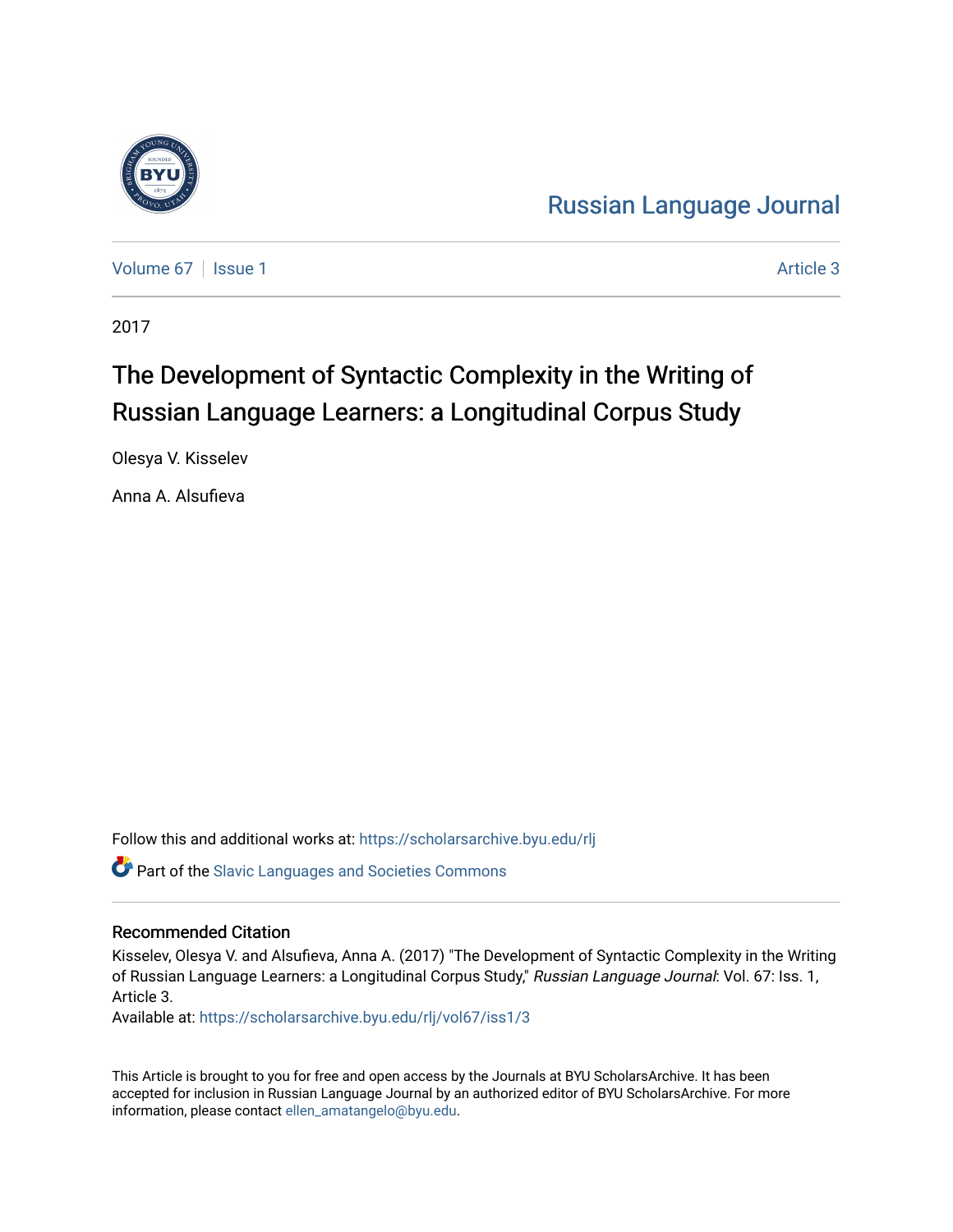## **The Development of Syntactic Complexity in the Writing of Russian Language Learners: a Longitudinal Corpus Study**

# **OLESYA V. KISSELEV ANNA A. ALSUFIEVA**

#### **Introduction**

 $\overline{a}$ 

To make inferences about how second language (L2) learners develop over time, most Second Language Acquisition (SLA) research has traditionally relied on cross-sectional one-time sampling design, in which data collected from different groups of learners at different levels of language proficiency are compared against a preestablished set of measures. Rarer are longitudinal studies, in which researchers track a small number of participants over a relatively long period of time. Recent developments in technology and the rise of the language corpora have made it possible to combine the benefits of these two approaches; longitudinal *LEARNER LANGUAGE CORPORA*, large databases collected continuously from a group of learners over an extended period of time (i.e., semester, year, or program), successfully combine "longitudinal designs with dense developmental data collection" (Vyatkina 2012), and thus hold promise of providing a more fine-grained picture of the ebbs and flows of language development.

The study presented in this paper is an exploratory investigation of writing development conducted on the materials of a longitudinal corpus of learners of Russian. It attempts to explore the development of syntactic complexity in the writing of Advanced learners of Russian, as they moved from the Intermediate to the Advanced level of language proficiency as defined by the ACTFL proficiency scale. <sup>1</sup>The study focuses on the development of general complexity (as measured by sentence

<sup>&</sup>lt;sup>1</sup> The ACTFL proficiency scale, created by the American Council on the Teaching of Foreign Languages (ACTFL), includes four main language proficiency levels: Novice, Intermediate, Advanced, and Superior. The ACTFL scale provides a thorough description of the linguistic skills and functions that are required to fulfill tasks at these different levels and is widely used in placement and testing of foreign language learners

<sup>(</sup>se[e https://www.actfl.org/publications/guidelines-and-manuals/actfl-proficiency-guidelines-2012\)](https://www.actfl.org/publications/guidelines-and-manuals/actfl-proficiency-guidelines-2012).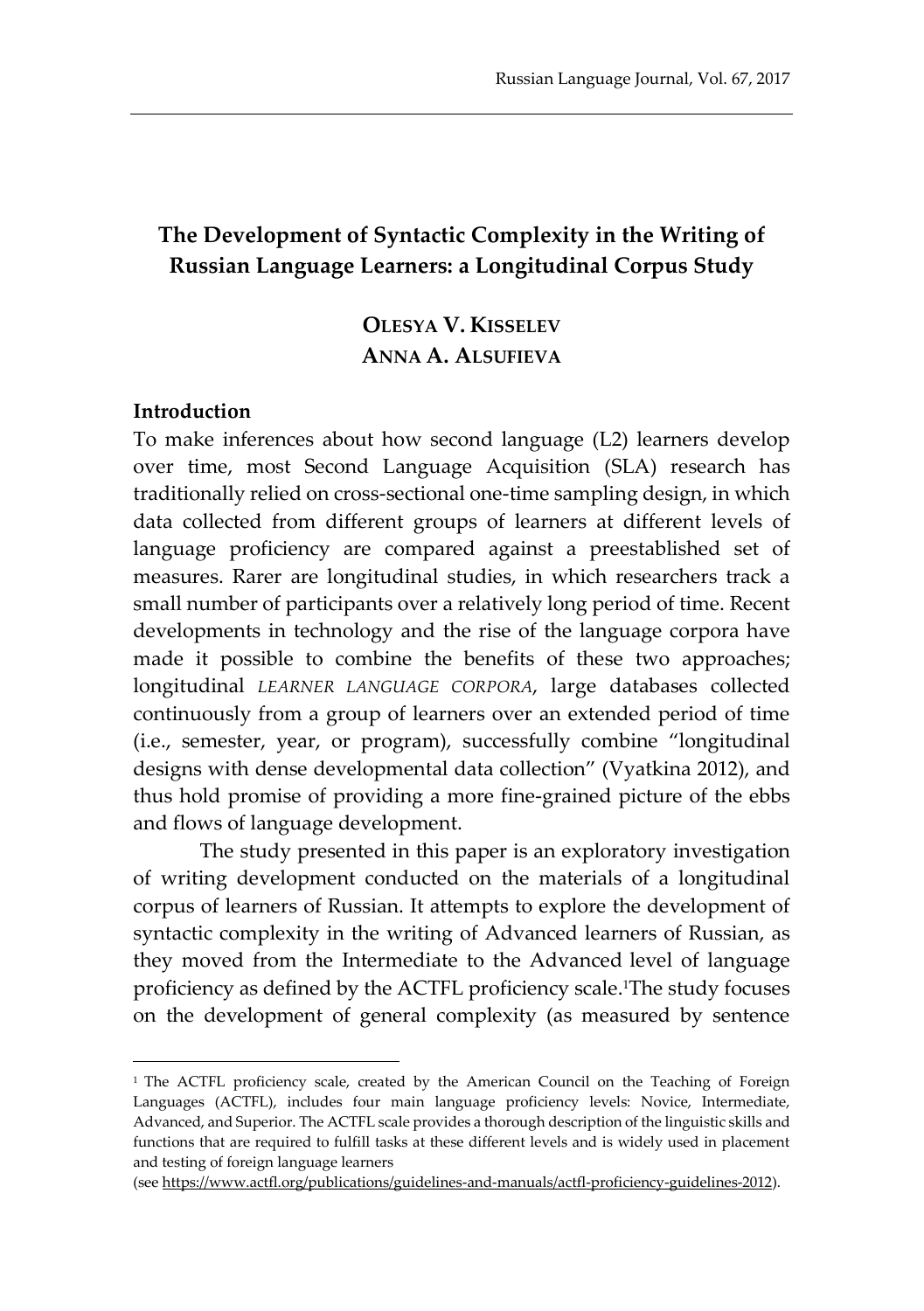length, sentences per 1,000 words in text, number of sentences per paragraph, and other sentence-based indices) and specific complexity, namely subordination and coordination (measured through the number and types of sentences with coordination and subordination).

The article is organized as follows. We first briefly describe the advances made in the field of learner corpus research and the benefits of corpora studies to language pedagogy. We then provide a short description of the Russian Learner Corpus of Academic Writing used in the current research. The next section presents a discussion of the construct of syntactic complexity. It is followed by a description of the measures of syntactic complexity chosen for this study, as well as the description of procedures and the subsequent analysis. Next, we report on the results and discuss the observations regarding the development of the dimensions of writing complexity in our data. The last section presents implications for pedagogical practice, as well as implications for future research.

#### **1. Learner corpora studies**

Learner corpus research, an area of applied language studies that investigates large and systematically compiled collections of texts (oral or written) produced by second language learners, has grown exponentially in the past twenty years. This tremendous interest in learner corpus studies is credited to a large extent to the groundbreaking project created by Sylvaine Granger, The International Corpus of Learner English (ICLE, Granger 2003). ICLE, compiled of a large collection of essays written by advanced learners of English as a Foreign Language (EFL) of various language backgrounds, was used in a number of important large-scale studies (see, for example, Dagneaux et al. 1998; Granger 1996; Granger 1999; Leńko-Szymańska 2008; Nesselhauf 2005, 2005; O'Donnell et al. 2013; Gries and Wulff 2013; inter alia), which set out to establish universal and language-specific patterns of EFL acquisition. This line of research has effectively proposed a new model of analyzing learner language, the one that promises to help deliver a comprehensive linguistic description of linguistic abilities of language learners from different language backgrounds and at different developmental levels and, overall, to better our understanding of the processes and mechanics of language learning.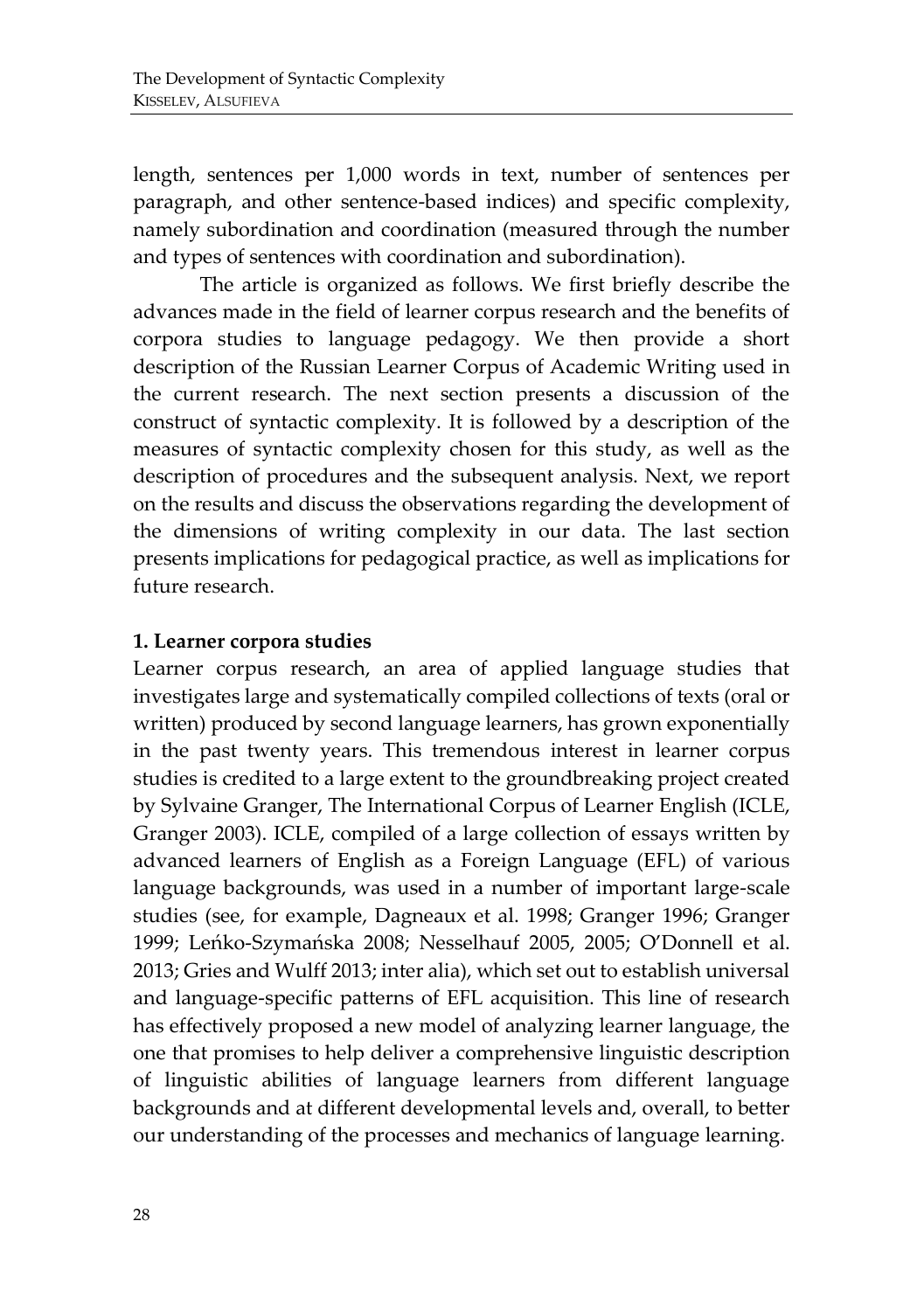Learner corpora strive to supplement linguistic data with rich sociolinguistic information about the learners who contribute the data and the settings in which the data are collected; this information may include such parameters as age of acquisition and age of performance, linguistic experience and current linguistic level, instructional settings, and task characteristics. Learner corpora naturally hold particular interest for language instruction, since they can help associate learner characteristics and pedagogical events with emergence of particular linguistic structures (Belz and Vyatkina 2008; Leaver and Shekhtman 2002).

Despite their clear benefits, learner corpora representing languages other than English are rare, which limits the number and diversity of corpus-based studies in SLA and the pedagogy of these languages. This is especially true for less commonly taught languages such as Russian. To the best of our knowledge, at the time of writing this article, the only available systematically collected and complete Russian learner corpus is the Russian Learner Corpus of Academic Writing (RULEC). <sup>2</sup>

RULEC is a longitudinal corpus that consists of written texts produced by foreign language (FL) and heritage language (HL) learners of Russian who were enrolled in the Russian Flagship Program, a special program for advanced study of Russian at Portland State University. The advance track of the program admits students who are at least Intermediate-Mid level, and some students (many of them of HL background) start the program at Advanced-Low. The program offers a series of sequenced content-based courses in the Russian language, in which vocabulary, grammar, and syntax are mostly treated indirectly. More formal instruction targets such linguistic skills as forming written and oral paragraphs, essay writing, and oral presentation, as well as conducting research in Russian and writing a research paper. Writing assignments that the students typically have to respond to target a particular text function or communicative purpose, such as providing an argument for a position. Following the ACTFL guidelines, the text

l

<sup>2</sup> RULEC is available in the web-based format as a part of the Russian Learner Corpus (RLC, [http://www.web-corpora.net/RLC/\)](http://www.web-corpora.net/RLC/). RLC, which is currently under active development, is intended to include a number of different sub-corpora (such as RULEC), which represent various first language backgrounds and proficiency levels.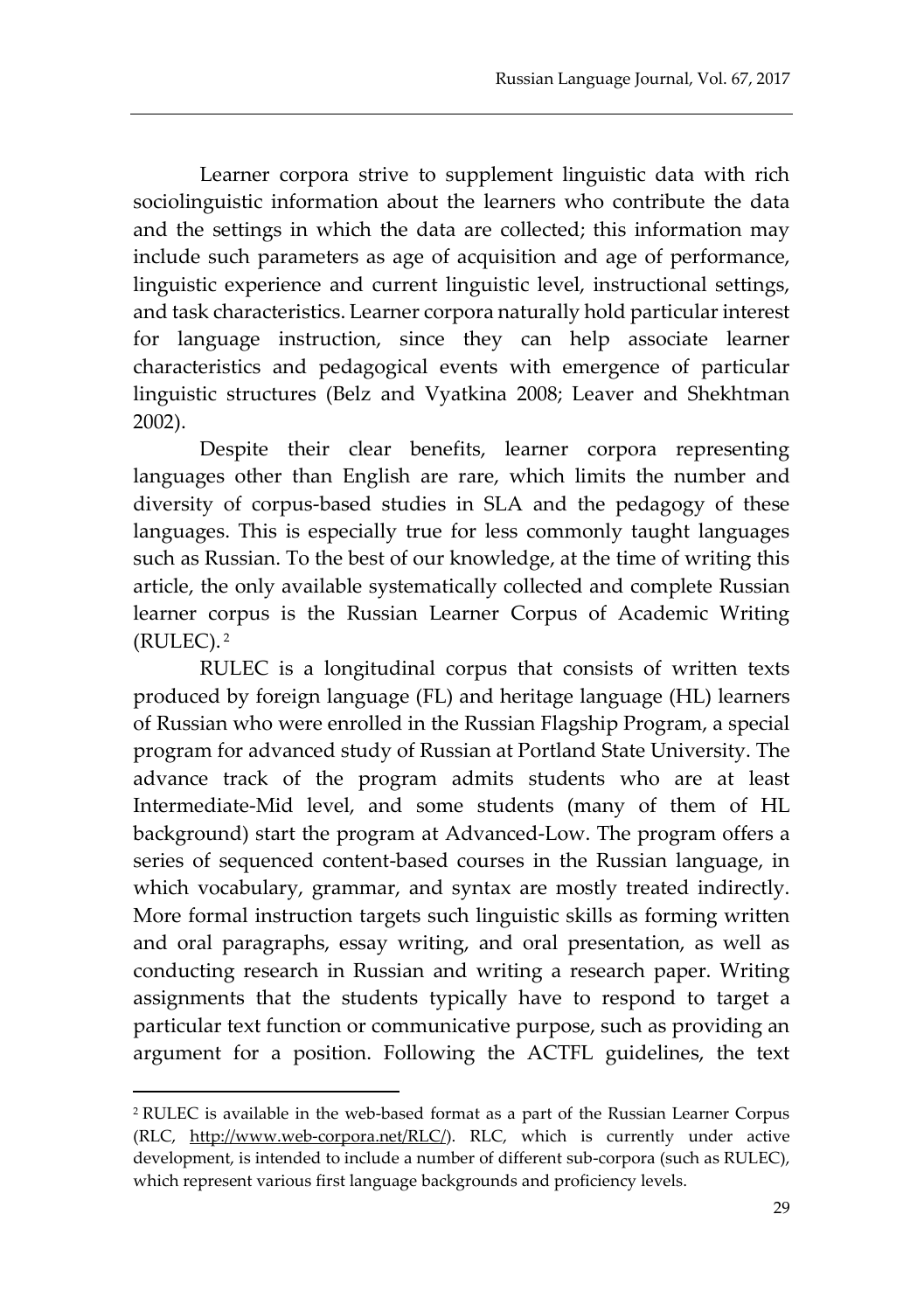functions targeted in instruction are definition, paraphrase, summary, narration, description, expository writing, comparison and contrast, cause and effect, supported opinion, argumentation, and hypothesis. Blended types of these functions are also represented in the writing of RULEC authors, especially in research papers. In addition to a clearly defined textual function or goal of communication, the writing task also provides the intended audience (real or imaginary), such as readers of a weekly local newspaper or high school students in a partner high school Russian program. An example of an assignment may be to write a short chapter on water preservation for the sixth graders in the Russian-English immersion program, to provide a definition of a term central to the student's major, or to write an opinion letter to the newspaper editor as a reaction to a feature article.

Given the description of the types of assignments in RULEC, we suggest that these texts fit both broad and narrow definitions of academic genre. The broad definition, such as Hyland's (2007), recognizes any genre common in the academic community as academic writing. In the tradition of genre pedagogy, academic genre is defined through an orientation to the creation of the text. If academic literacy is defined as a set of skills that allow the student to analyze, critically evaluate, and utilize information for the purposes of the specific occasion, then an academic text is a text that demonstrates these skills (Coe 2002; Korotkina 2011). All texts in RULEC are common college writing assignments created as a reaction to presented information, with a clearly defined goal, purpose, and audience.

In the compilation of the corpus, all written assignments produced by the students were regularly collected over a period of four years. Since the majority of the students completed the program in two to three years, the corpus provides a very thick longitudinal data for all the corpus authors.

One of the unique features of RULEC is its detailed metadata: each text entered into the corpus includes information about the learner (such as gender, language background, and language level) and the text (such as the course for which the paper was written, targeted linguistic function, and time limit). The presence of metadata allows for an easy automatic grouping of all texts based on the various parameters; for instance, one can quickly create sub-corpora of FL and HL learner texts, or sub-corpora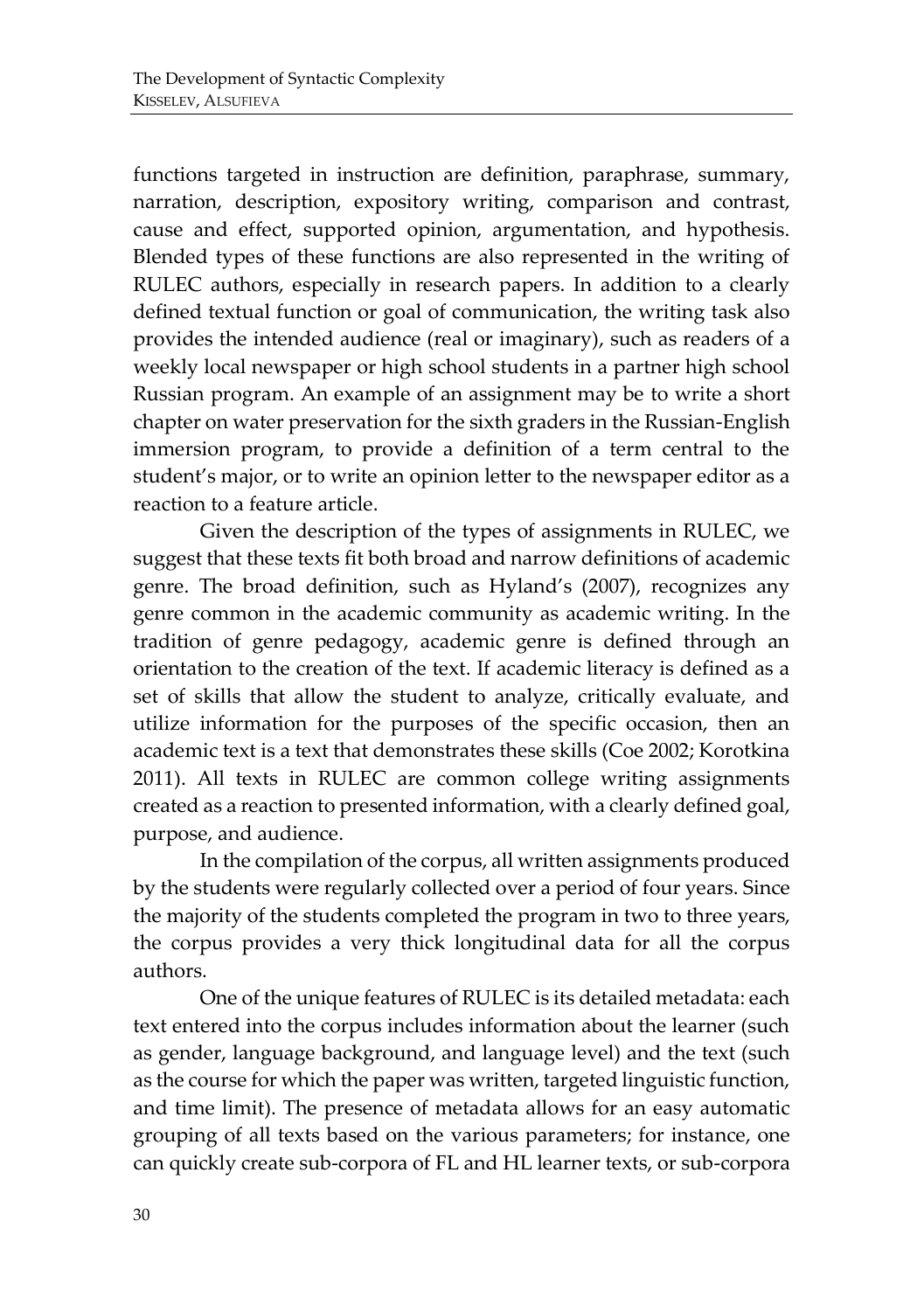based on the learners' ACTFL levels or text genres. Comparing subcorpora can help researchers answer questions regarding the influence of early exposure, language level, or even language task on certain linguistic features. Due to the nature of texts available in RULEC and the corpus design, the corpus lends itself nicely to exploration of writing at advanced levels. The study described below is an attempt to analyze the development of students' writing as learners move from the Intermediate to Advanced level.

The indices of advanced writing are numerous, but generally researchers studying L2 writing agree that the quality of a written text can generally and aptly be assessed on the measures of lexical and syntactic complexity, accuracy, and fluency. Briefly, lexical complexity refers to expert use of vocabulary as reflected in vocabulary richness, lexical density, and lexical sophistication (Lu 2012). The construct of syntactic complexity is described below.

#### **2. Syntactic Complexity**

Syntactic complexity is defined in research literature as a range of basic and sophisticated structures available and accessible to the learners, as evidenced in their oral or written production (Wolfe-Quintero et al. 1998; Ortega 2003). Syntactic complexity has been well established as an important construct and developmental index in L2 writing and speaking, and as such, as a valid assessment measure (Wolfe-Quintero et al. 1998; Ortega 2003; Osborne 2011; Lu 2011; Yang et al. 2015; Lu and Ai 2015). Examples of production units that have been traditionally used to measure syntactic complexity are clauses, T-units, and sentences; in addition to simple frequencies, the ratio of these units (e.g., the number of clauses per sentence, the number of dependent clauses per T-unit vs. coordinated clauses per T-unit, etc.), as well as their length, diversity, and accuracy, is also considered to be a metric of syntactic complexity. Lu (2011), in fact, identifies more than thirty syntactic complexity measures proposed in previous research, although not all of them receive equal attention in various studies.

Earlier studies of indices of syntactic complexity in the studies of development of L2 written communication—summarized and reviewed in Wolfe-Quintero et al. (1998)—tended to focus on T-unit measures. Based on their review, Wolfe-Quintero et al. (1998) concluded that the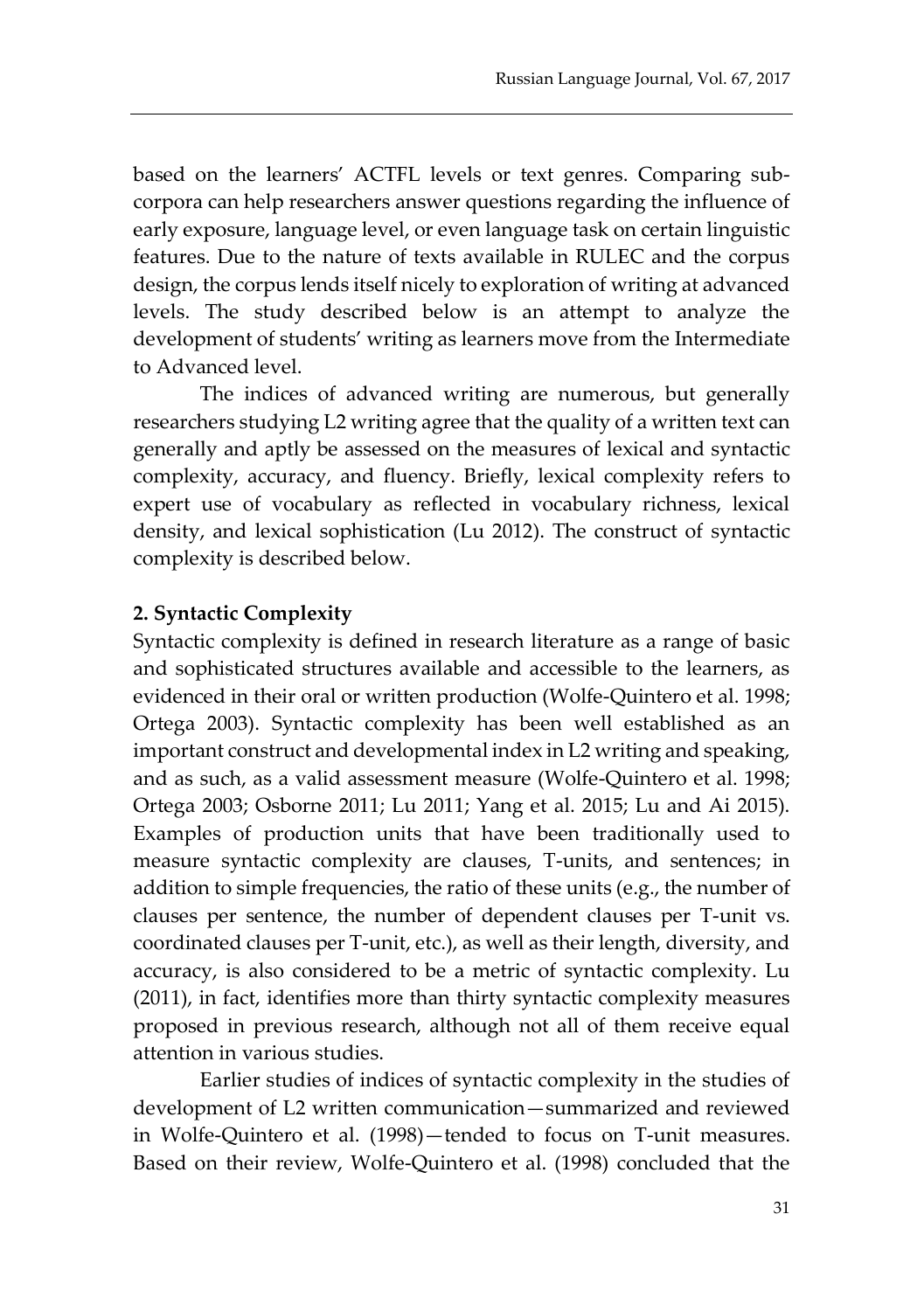number of clauses per T-unit and the number of dependent clauses per total number of clauses or T-units serve as the best indicators of syntactic complexity, because these structures appear to "exhibit a linear relationship to proficiency level across studies that used a wide range of levels" (Wolfe-Quintero et al. 1998, 99). The over-reliance on T-unit–based categories in the assessment of writing has been reevaluated in the more current literature (Lu, 2011; Biber et al. 2011); these researchers argue that although the increase in subordination may be indicative of moving from lower levels of writing ability to Intermediate levels, Advanced writing is characterized by nominalization strategies. Lu (2011, 56), for instance, after investigating fourteen different indices of syntactic complexity in English, concludes that the best measures in higher-level writing are complex nominals per clause and complex nominals per T-unit, complex phrases per clause and complex phrases per T-unit, as well as mean length of clause, sentence, and T-unit.

Yet, when attempting to gauge the developmental trajectories of learners' writing skills, tracking a variety of indices of syntactic complexity rather than a small set of indices may be more advantageous. Norris and Ortega (2009), for instance, strongly advise applying a multidimensional approach to measuring syntactic complexity, in which GENERAL complexity measures (such as T-units, clauses, sentences, as well as ratios of these units) are to be supplemented by a variety of SPECIFIC complexity measures, including coordination, subordination, and particular phrases (e.g., complex nominals, verb phrases). Given that the field of Russian language acquisition can only rely on a very small number of empirical studies that could suggest which specific indices of linguistic complexity may be indicative of which proficiency level, a multidimensional approach to the study of Russian learner language is especially relevant. We suggest that our field stands to benefit from studies in which different general dimensions of language complexity (such as length of a sentence or a T-unit, the number of T-units per sentence or clause) can be supplemented by the investigation of specific complexity measures (such as specific syntactic structures).

#### **3. Syntactic complexity in Russian**

Literature in the field of Russian as a Foreign Language research, which concerns itself with the issues of Russian academic discourse, provides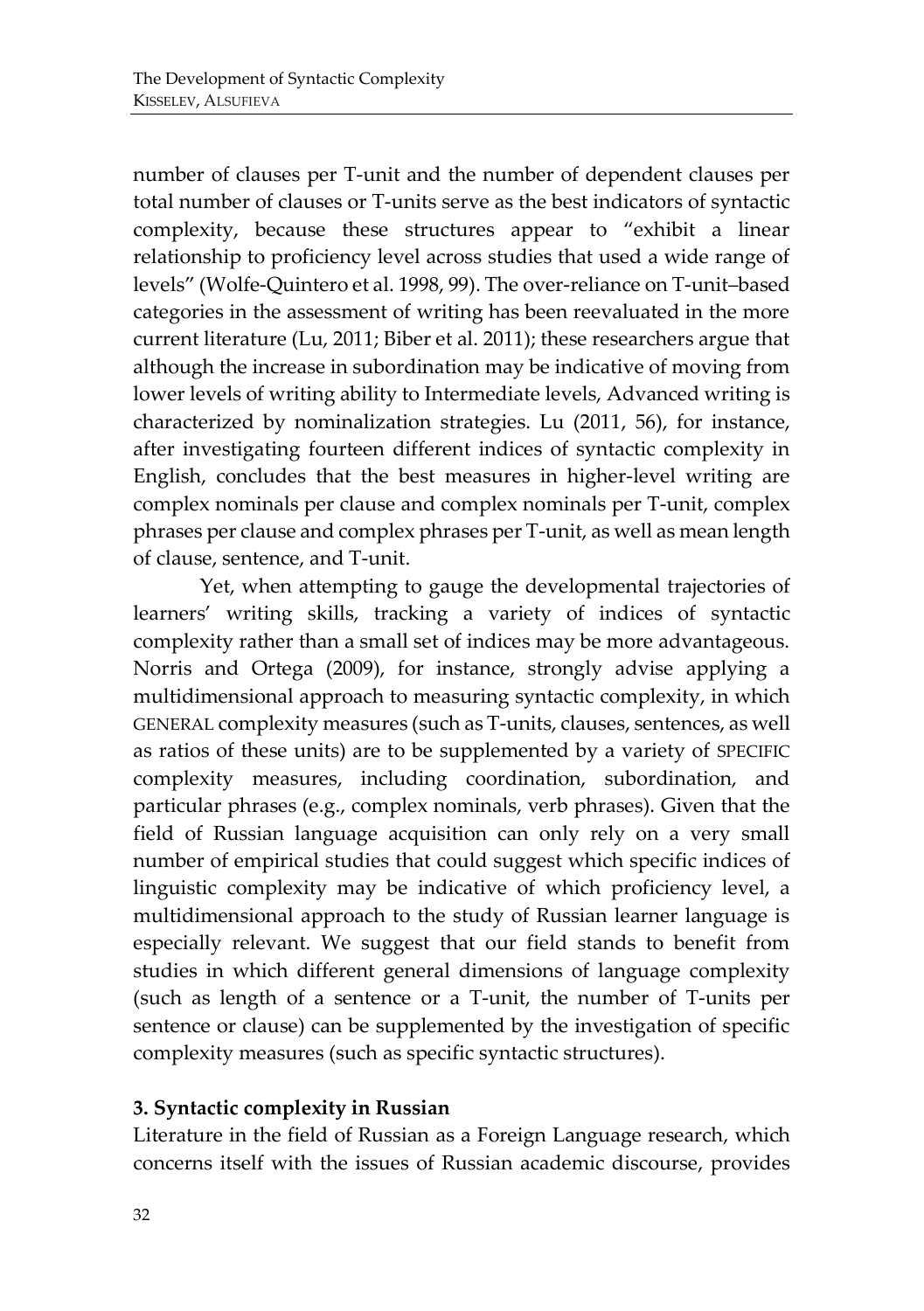little guidance regarding which specific linguistic measures may be indicative of the genre; on the one hand, it emphasizes complex—mostly subordinated—sentences as a means of relating complex abstract ideas in a logical and continuous discourse (Barykina et al. 1978; Khimik 2003; Lobanova and Slesareva 1980). On the other hand, the preponderance of nouns and noun phrases in the Russian academic genre has also been noted (Prokhorova 1998). Russian academic writing is also said to be saturated with participles, adverbs, and, to a lesser degree, subjectless predicates. We recognize that academic prose in the definition of these Russian authors tilts towards more strictly speaking scientific discourse, but in the absence of other points of comparison, we suggest that the observations of these Russian as a Foreign Language specialists may be a useful point of departure. The question of how well Russian language learners can produce these complex structures is left largely unexplored in the current research literature; the few available studies that grapple with the question of Advanced-level discourse in learner Russian focus on Russian as a heritage language (RHL). These studies observe that the lower-level RHL speakers rely more on subordination (as evident in the larger proportion of T-units) than the higher-level RHLs and the native speakers (Dengub 2012) and that the RHL learners are less likely to use verbal adverbs and participles than the native speakers of Russian (Friedman and Kagan 2008; Dengub 2012). Building on these observations, the current study sets out to investigate the dynamics of coordination and subordination patterns in the writing of RULEC heritage and non-heritage learners as they move from Intermediate to Advanced Russian language proficiency.

#### **4. The study**

#### 4.1. Data

The data for this project come from the Russian Learner Language of Academic Writing (RULEC) described above. For the study, we extracted texts authored by a cohort of sixteen students who had started the program at Intermediate level and progressed to Advanced level. The level of proficiency of these students was established based on the results of the Russian Flagship Overseas Qualifying Tests (implemented by the American Councils of International Education), which assess reading, listening, writing, and oral proficiency. Once the results of the tests were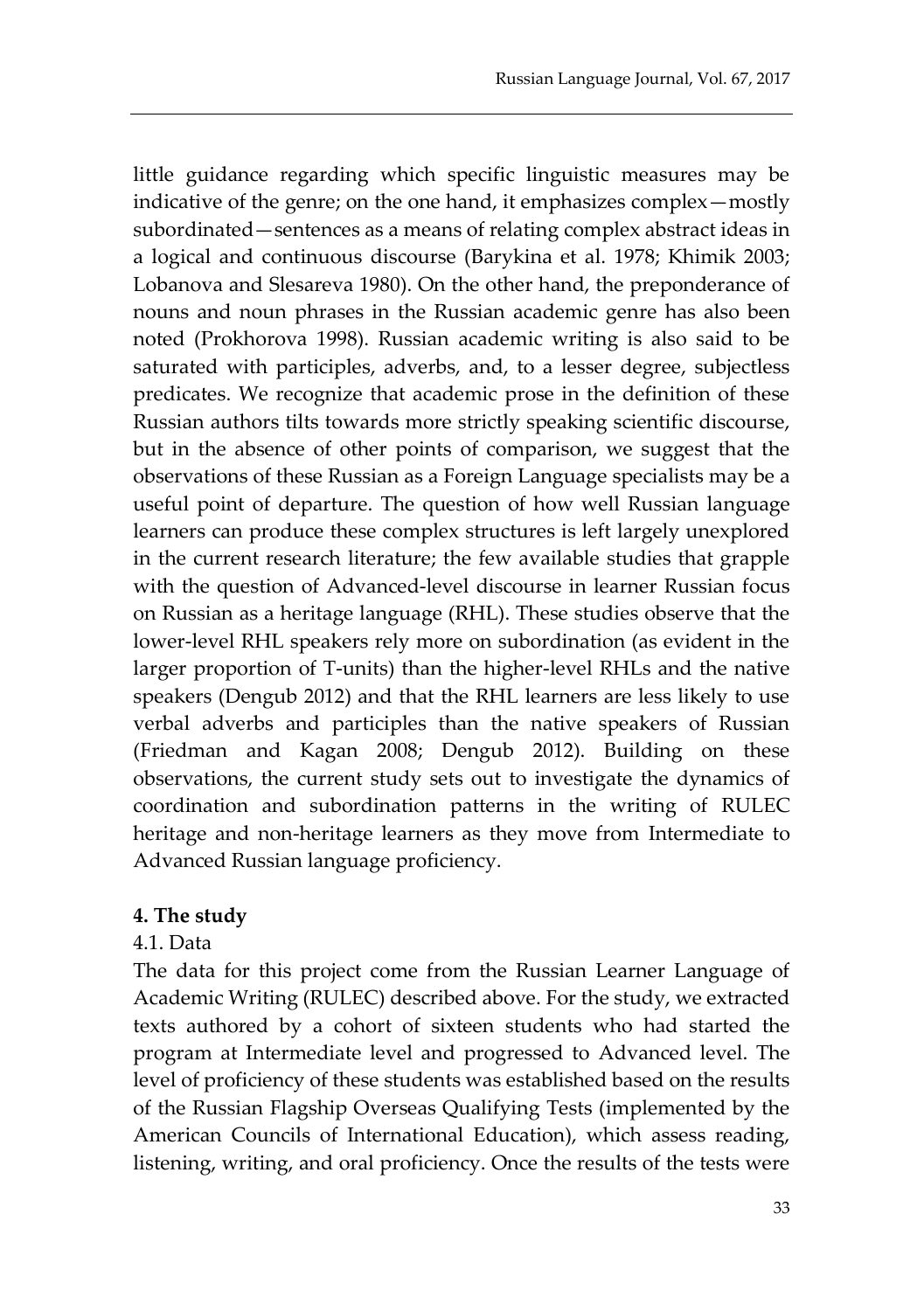obtained, the newly assigned level was used in the metadata supplementing the papers collected from this student-author from that point on. The sub-corpus extracted for the study includes both HL learners of Russian (eight subjects) and FL students (eight subjects). We excluded texts that consisted of less than a paragraph, as well as final drafts of research papers since the final drafts were corrected and edited by the instructors and tutors. The resulting corpus was further subdivided into four small sub-corpora on the basis of language background and language level: FL Intermediate, HL Intermediate, FL Advanced, and HL Advanced.

#### 4.2. Measures

In choosing the particular measures of syntactic complexity, we had to deal with constraints of working with a large but raw, i.e., non-annotated, corpus. RULEC is not syntactically parsed, making it impossible to automatically extract indices of syntactic complexity, such as T-units, dependent clauses, noun phrases, etc. Nonetheless, even raw corpora allow for (semi)automatic analyses of many syntactic patterns, when the task is approached creatively. Below we describe the specific linguistic features that we used as indices of syntactic complexity.

4.2.1. General complexity. Sentence length—as calculated by the number of words per sentence, as well as a number of sentences per 1,000 words—was chosen as a general complexity measure following the arguments presented in Vyatkina (2012). Vyatkina (2012) explains that while T-units have to be coded manually, a task that can prove prohibitive when dealing with large volumes of data, sentence length can be generated automatically. More importantly, a sentence, compared to a Tunit, is a more psychologically real construct, and as a unit "directly produced by [a] learner" may more accurately reflect the learner's intention in constructing the text (Bardovi-Harlig, 1992, 391, as cited in Vyatkina 2012, 582). In our paper, we also consider a related measure of number of paragraphs and paragraph length in words as an additional measure indicative of general writing ability.

4.2.2. Specific complexity. The specific syntactic complexity measures chosen in this study are coordination and subordination. To automatically extract coordinated and subordinated complex sentences, we searched the corpus for specific conjunctions and conjunctive words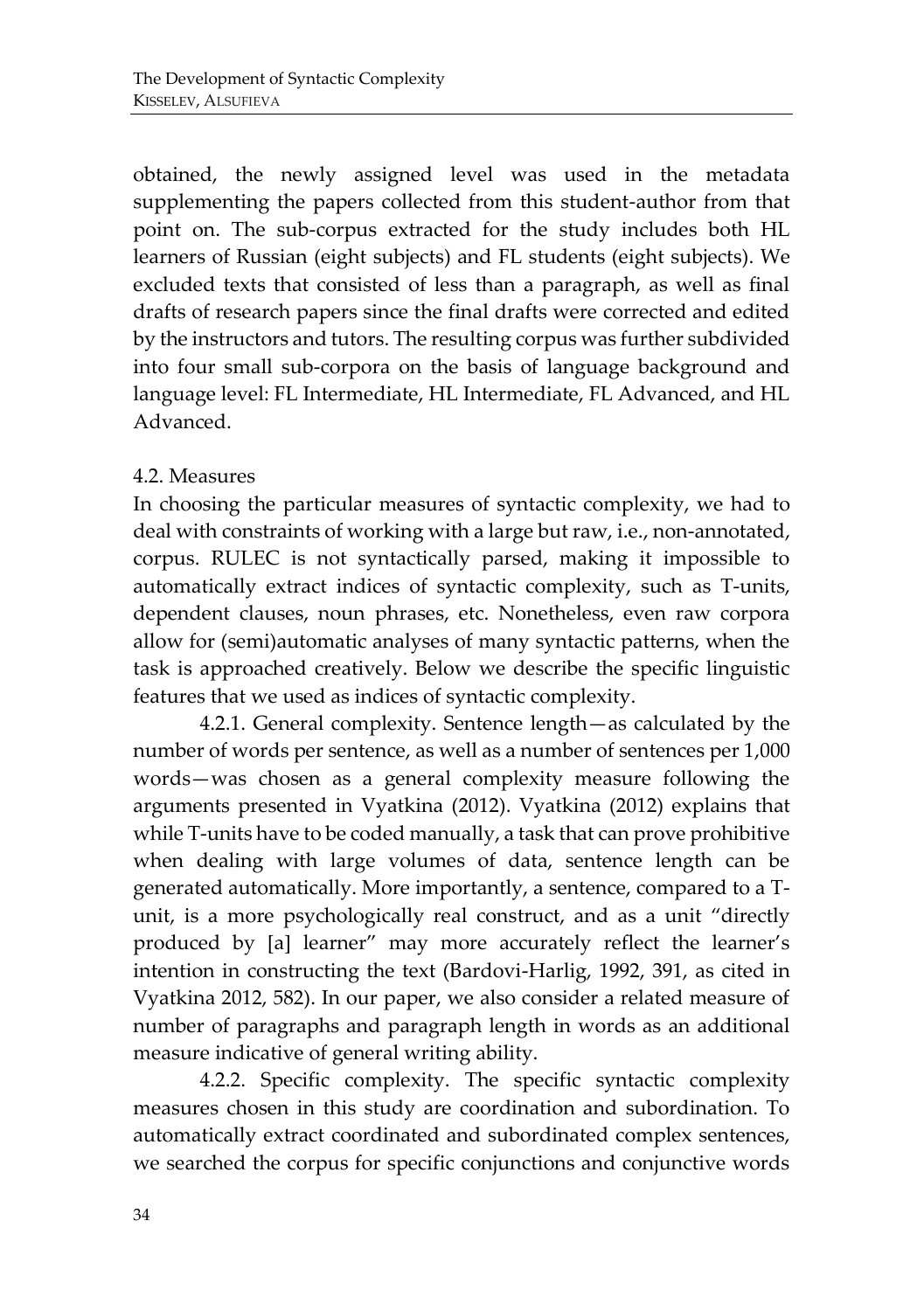(or pronominal words). Please note that for the sake of simplicity, we refer to all of these conjunctive devices as conjunctions in the article. The limitation of extracting sentences for analysis based on the presence of a conjunction is the loss of conjunction-less complex sentences; however, it is likely that the percentage of those in our data is relatively small: Russian language learners may in fact prefer to mark the logical relationships between clauses overtly through the use of conjunctions (Dengub 2012). Additionally, the focus on specific conjunctions, as opposed to a more general category of clause, allows us to take a closer look at types of conjunctions used by learners, range of forms, and patterns of their usage. We also examine the appropriateness, degree of sophistication, and fluency with which students use conjunctions at different levels.

#### 4.3. Conjunction as a unit of syntactic complexity

Conjunctions represent one of the primary means of signaling logical relationships between units in a sentence; they illustrate various semantic associations among elements of discourse, explicate the logical relations between parts of discourse such as causation, addition, succession, and contrast, and contribute to the cohesion and coherence of text (Halliday 1985). Although text cohesion and logic can be achieved through lexical means only (thus resulting in connector-less sentences), Russian academic prose in particular is marked by explicit, overt stress on logic and the development of an argument (Lobanova and Slesareva 1980). Marking the development of arguments overtly may be the reason for a preponderance of complex, poly-predicative sentences, in which elements (clauses) are connected by various conjunctions (in addition to linking adverbials and embedded phrases). Traditionally, conjunctions are divided into two types: coordinators (also called coordinating conjunctions, e.g., и "and," но "but") and subordinators (also called subordinating conjunctions, e.g., что "that," потому что "because," после того как "after"). Although conjunctions can connect intraclausal elements, in this paper we only focus on those instances where conjunctions connect clauses within a sentence.

#### 4.4. Research questions

Based on the chosen measures, the research questions guiding the present study are framed as follows: Is there an overall change in the amount,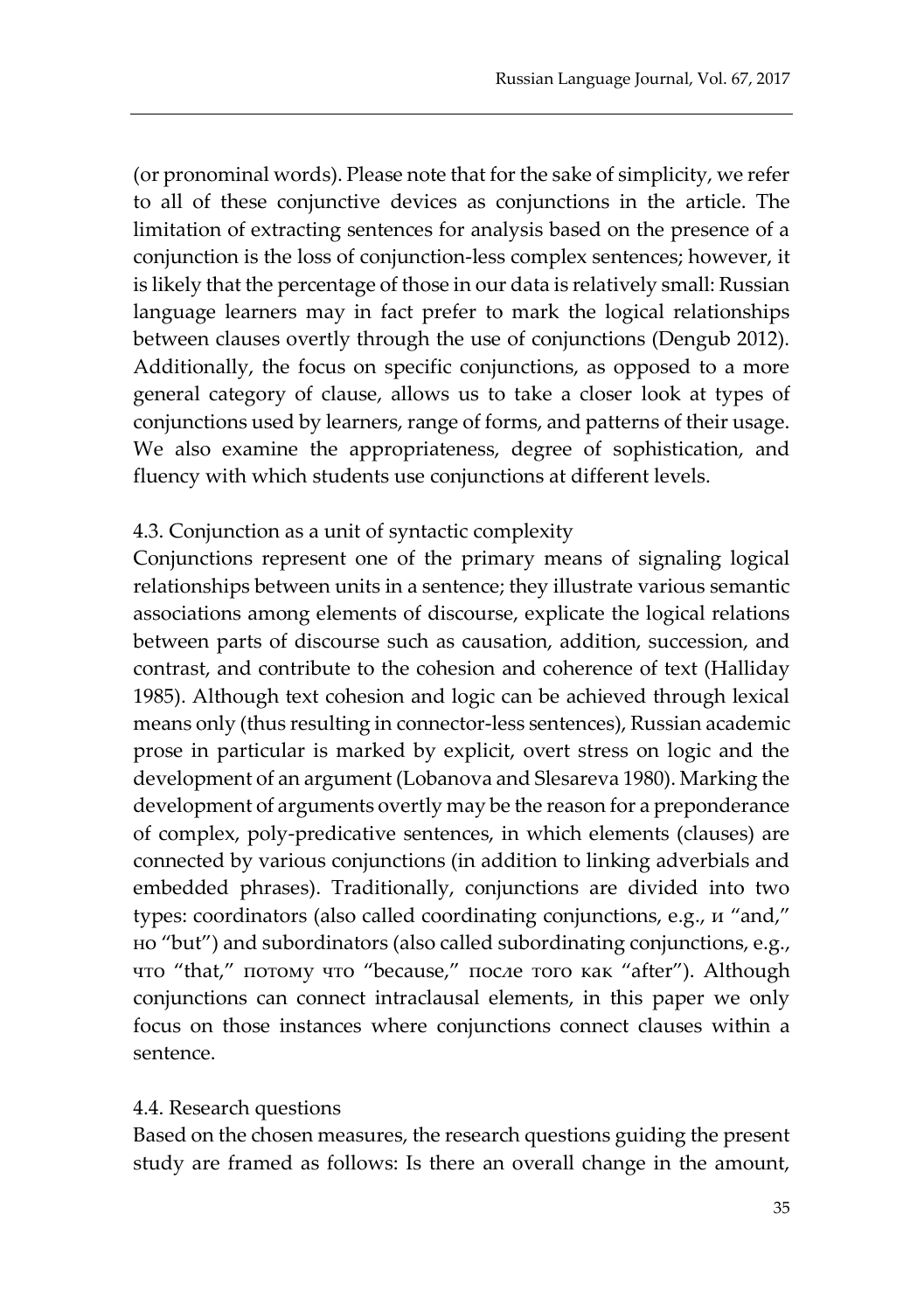functional variety, and accuracy of complex sentences with conjunctions in the writing of Advanced learners of Russian as compared to their performance at the Intermediate level? Is there a difference in the trajectory of writing development in regard to complex sentences with conjunctions between the heritage and non-heritage learners of Russian?

#### 4.5. Data analysis

The four sub-corpora, Intermediate FL, Intermediate HL, Advanced FL, and Advanced HL, were first subjected to unit statistics test, using the corpus analyzer program WordSmith Tools 6.0 (Scott 2014). This analysis provided general statistical information regarding such units as the number of word tokens, word types,<sup>3</sup> sentences, and paragraphs, as well as the information on the mean length of words, sentences, and paragraphs. The overall descriptive statistics on the four sub-corpora are presented in Table 1.

The information in Table 1 that is most relevant for our discussion of GENERAL SYNTACTIC COMPLEXITY is the number of sentences per 1,000 words, sentence length in words, and paragraph length in words. Sentence length grows slightly for both FL and HL learners as they move up the level, but at the same time the number of sentences per 1,000 words is decreasing. This is, of course, the same trajectory observed from two vantage points; as students write longer sentences, the proportion of longer sentences per 1,000 words has to decrease. This general trend suggests that the informational density of sentences is growing, which might be a good marker of writing development in general. Paragraph length also shows a slight increase as the learners progress towards more advanced language proficiency.

Since the numbers presented in Table 1 can only provide a panoramic look at the four sub-corpora, other manipulation of the data was needed. First, using the WordSmith Tools program, we created four wordlists from the four sub-corpora. We then searched the wordlists for the presence of coordinating and subordinating conjunctions used by the

 $\overline{a}$ 

<sup>&</sup>lt;sup>3</sup> Word token is every occurrence of every word in the corpus; if a text is one hundred words long, it is said to contain one hundred word tokens. A word type is a distinct word form (*thing* and *things* are two types). Normally, some words in a text are repeated because they are particularly frequent in the language or because they are topically salient; thus, a text that is one hundred words long may contain only sixty distinct types.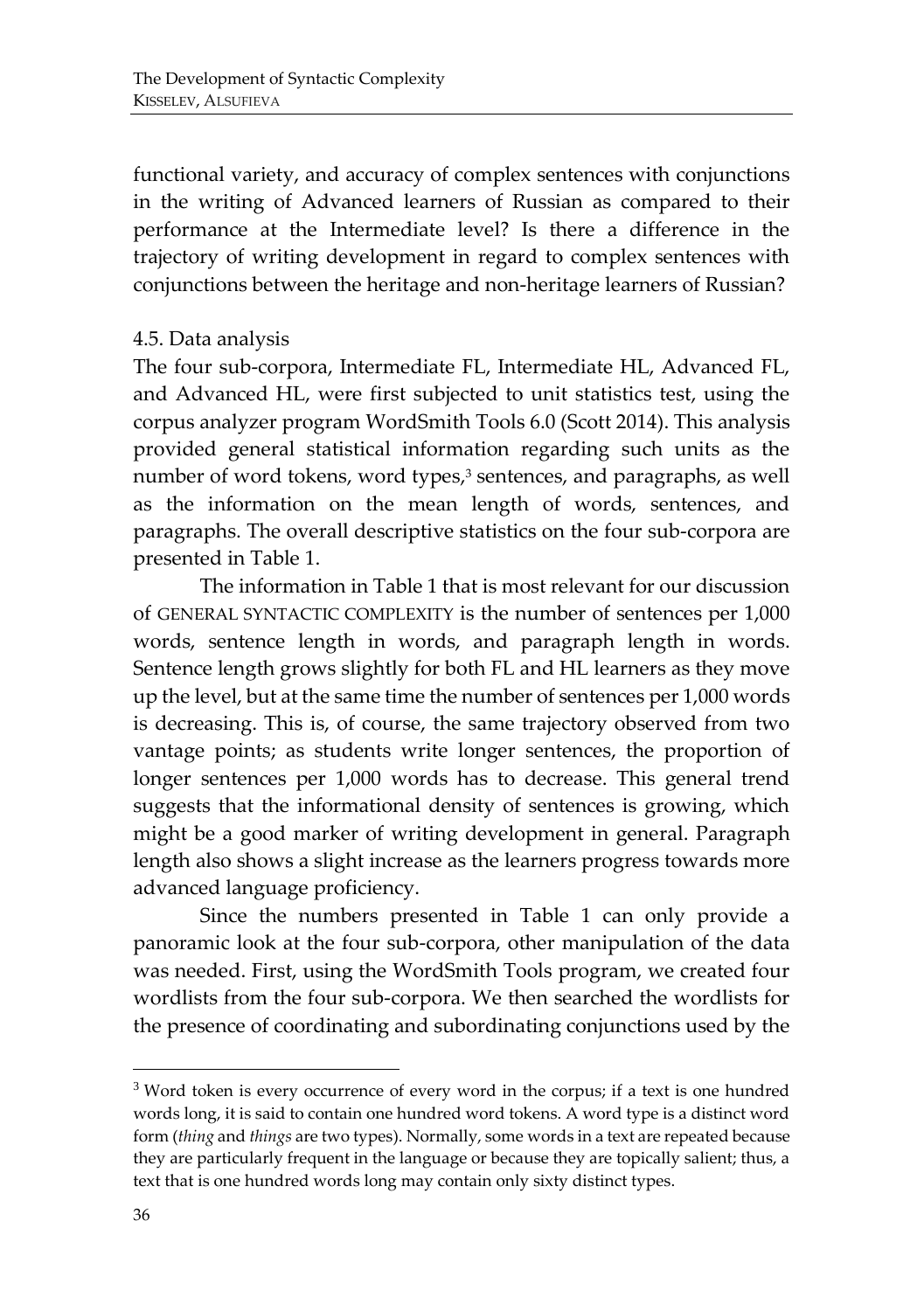learners. After the extraction, we ran concordance searchers for each conjunction in the corpus. We manually separated conjunctions from conjunctive words and introductory phrases, and assessed the appropriateness of the use of each conjunction in the particular context and evaluated the grammatical accuracy of the structure in which the conjunction was involved.

| Units           | FL           | <b>FL</b> | HL           | HL       |
|-----------------|--------------|-----------|--------------|----------|
|                 | Intermediate | Advanced  | Intermediate | Advanced |
| Number of Texts | 318          | 462       | 289          | 510      |
| Words (tokens)  | 58,236       | 94,903    | 44,177       | 107,916  |
| Types (distinct | 12,857       | 15,639    | 11,131       | 18,983   |
| forms)          |              |           |              |          |
| Mean length of  | 181.42       | 205.42    | 152.85       | 211.6    |
| text in words   |              |           |              |          |
| Number of       | 4,507        | 6,805     | 3,199        | 7,254    |
| sentences       |              |           |              |          |
| Number of       | 77           | 72        | 72           | 67       |
| sentences per   |              |           |              |          |
| $1,000$ words   |              |           |              |          |
| Sentence length | 12.92        | 13.95     | 13.81        | 14.88    |
| in words        |              |           |              |          |
| Paragraphs      | 516          | 623       | 339          | 627      |
| Number of       | 8.7          | 10.9      | 9.4          | 11.5     |
| sentences per   |              |           |              |          |
| paragraph       |              |           |              |          |

*Table 1. Overall text statistics across four sub-corpora*

In all, the corpora contained forty-seven conjunctions, all can be considered typical in the language produced by native speakers if compared to the relative frequency of different conjunctions in standard Russian based on the data from the word frequency dictionary of the Russian language by Lyashevskaya and Sharoff (2009). The relative order of frequency of the conjunctions in our data approximates that of the native speakers; for example, *čto* "that" is the most frequent conjunction in the above-mentioned dictionary, as well as in the writing of RULEC learners.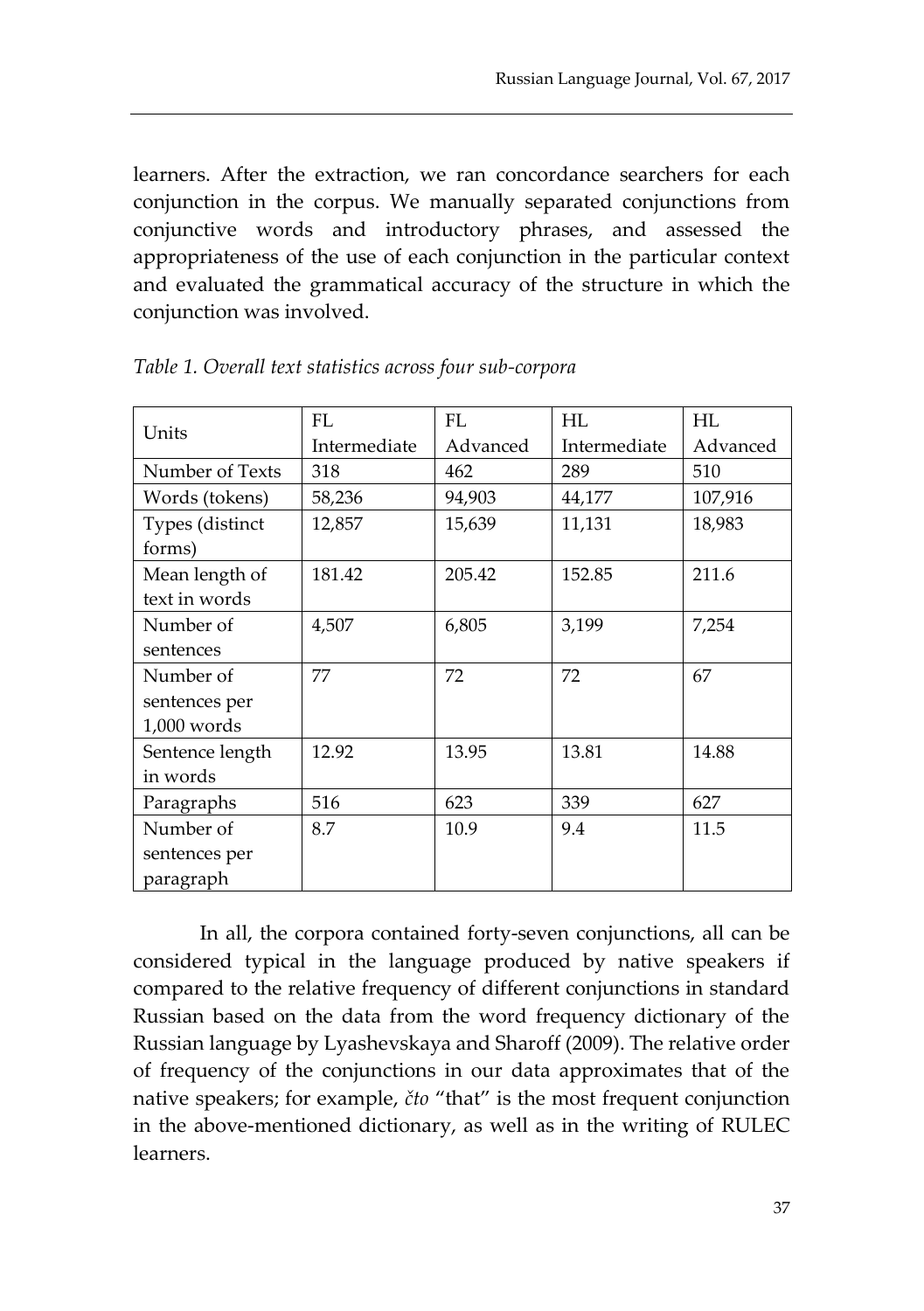We then organized the forty-seven conjunctions into groups depending on their functional characteristics and normalized the frequencies of the conjunctions, prorating them per 1,000 sentences.<sup>4</sup>

#### 4.6. Coordinating conjunctions

Thirteen coordinating conjunctions of varying frequencies were found in the data; their distribution and frequencies are presented in Table 2.

*Table 2. Frequencies of coordinating conjunctions across groups and levels prorated per 1,000 sentences*

| Coordinating            | Intermediate     | Intermediate   | Advanced     | Advanced       |
|-------------------------|------------------|----------------|--------------|----------------|
| conjunction             | FL               | HL             | FL.          | HL             |
| $u$ "and"               | 130.4            | 24.2           | 97.1         | 30.2           |
| a "and/but"             | 37.5             | 26.3           | 23.2         | 34.7           |
| либо "or"               | $\overline{2}$   | 0.4            | 2.2          | $\overline{2}$ |
| Ho "but"                | 74.1             | 36.5           | 58.8         | 45.9           |
| однако "however"        | 19               | 3.2            | 7.9          | 3.4            |
| samo "though"           | $\boldsymbol{0}$ | 0.4            | 0.5          | 0.6            |
| mo ecmo "that is"       | 12.3             | $\overline{7}$ | 7.1          | 9.2            |
| а именно "namely"       | 0.8              | 0.4            | $\mathbf{0}$ | 0.1            |
| такой как "same<br>as'' | 19.6             | 29.1           | 11           | 33.6           |
| не столько              | $\Omega$         | $\Omega$       | $\Omega$     | 0.6            |
| сколько                 |                  |                |              |                |
| "as much"               |                  |                |              |                |
| по мере того как        | $\theta$         | 1.4            | 0.3          | 2.2            |
| "at the time"           |                  |                |              |                |

<sup>4</sup> Given the differences in size in the number of tokens and in the number of sentences between the four sub-corpora, the normalization of each conjunction per 1,000 sentences was carried out. Such normalized counts allow us to directly compare the possible differences in the number of conjunctions between the four sub-groups of learners.

l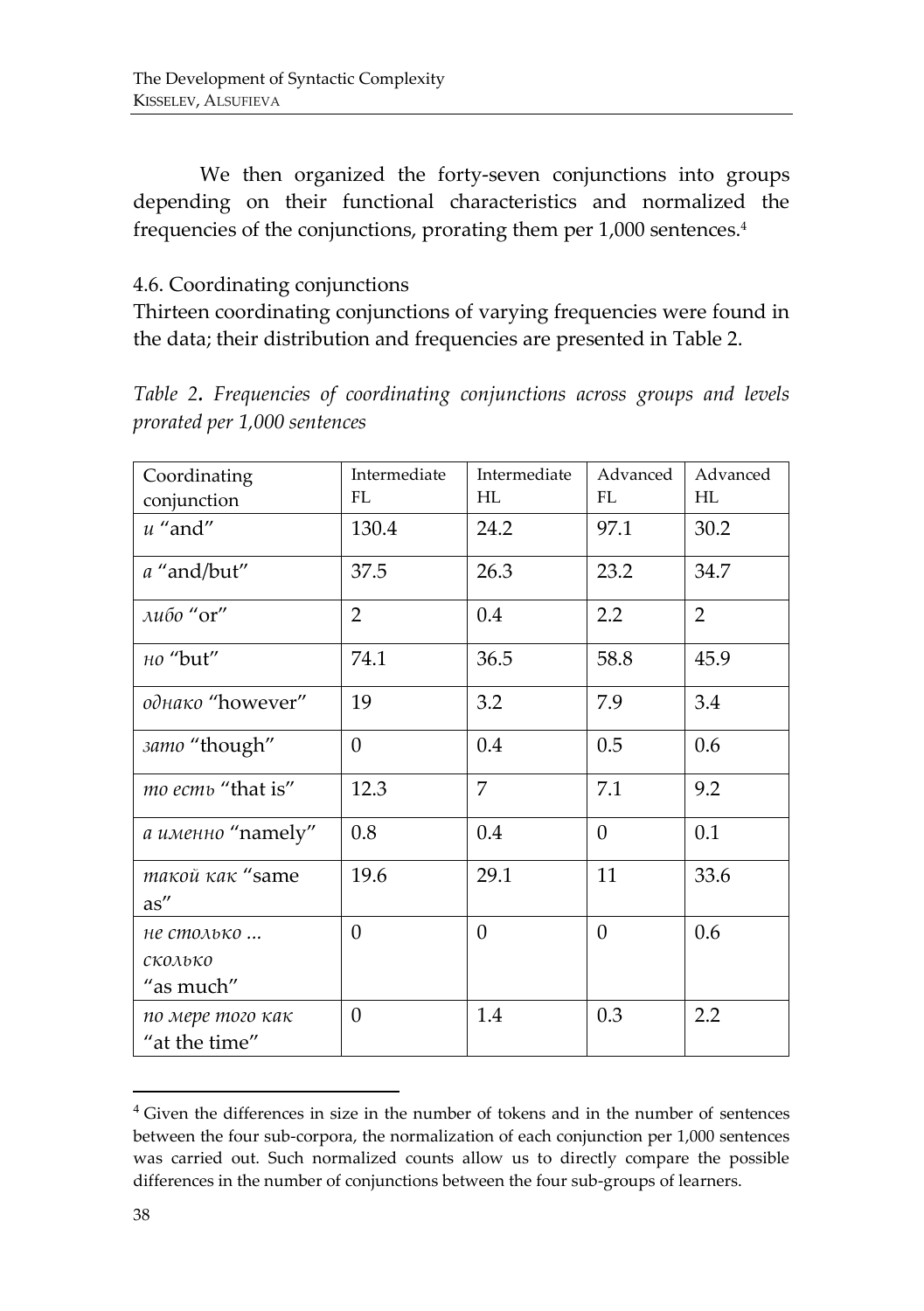| в то время как "as | 0.8   | 0.4   |     | 0.1 |
|--------------------|-------|-------|-----|-----|
| soon"              |       |       |     |     |
| mozda kak "while"  | 0.6   |       |     | 0.6 |
| Total              | 166.7 | 105.1 | 111 | 133 |

The coordinating conjunctions in our data represent the following functional categories: copulative conjunctions: *и* (cf. and); disjunctive conjunctions: *либо* (cf. if); adversative conjunctions: *а* (cf. but, and), *но* (cf. but), *однако* (cf. however), *зато* (cf. although); explanatory conjunctions: *то есть* (cf. that is), *а именно* (cf. in other words), *такой как* (cf. the same as); and contrastive-comparative conjunctions: *не столько . . . сколько* (cf. not so much as), *в то время как* (cf. at the same time), *по мере того как* (cf. along the way). Unsurprisingly, copulative, disjunctive, and adversative conjunctions are more numerous than the other types of coordinating conjunctions, which are grouped together in Figure 1 below. In terms of distributions of the various conjunctions of this type in the learner data, we see a decrease in the use of these conjunctions in the writing of FL learners and a slight increase in the writing of HL learners. This tendency is expected: as FL writers acquire more and more new structures, their reliance on the "basic" coordinating conjunctions lowers. In the case of HL writers, they appear to improve their ability to express their thoughts in writing in general and begin to more frequently overtly mark the relations between ideas expressed in different clauses.



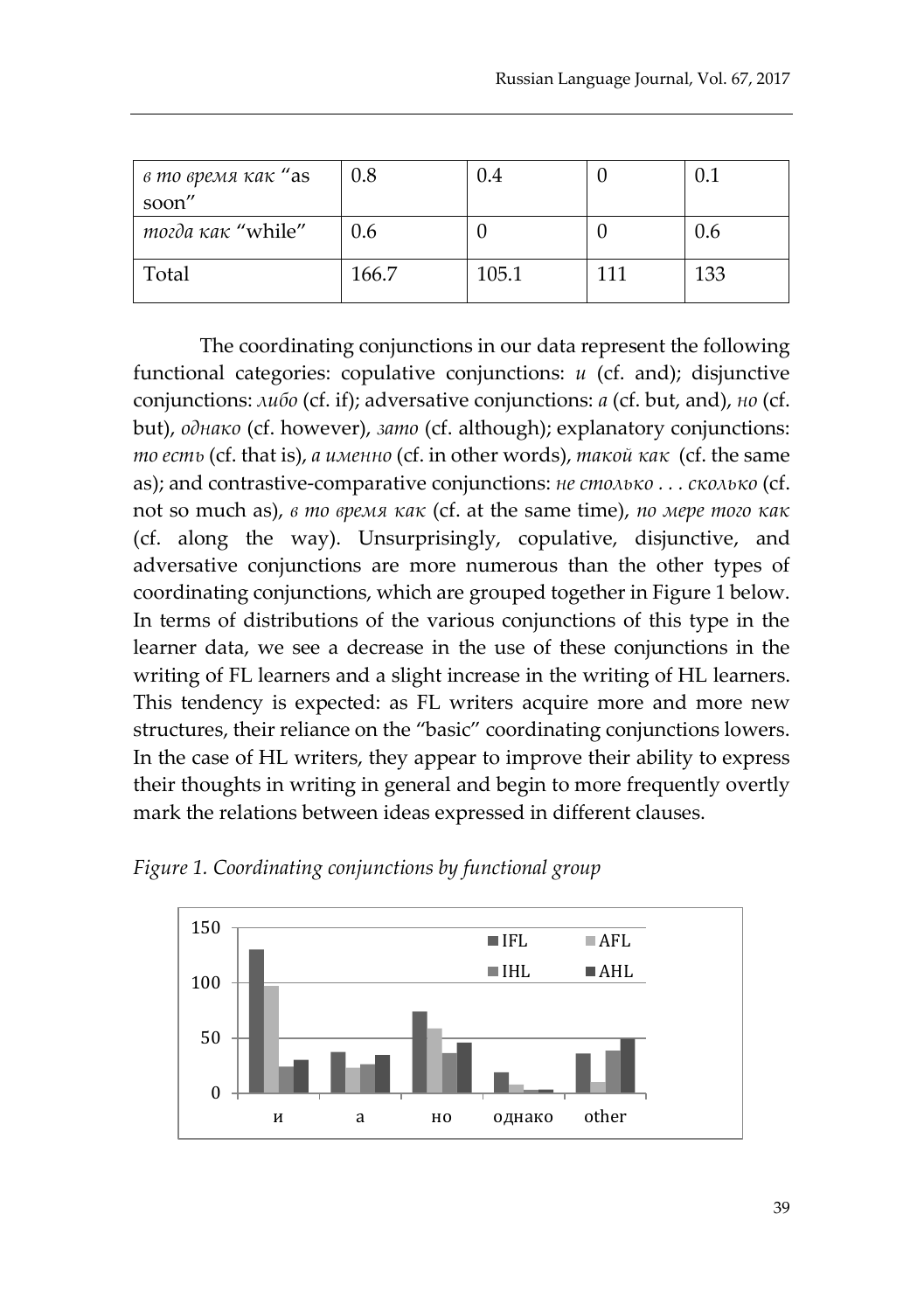In addition to obtaining numeric information, we also coded all sentences with conjunctions for accuracy. In this analysis, we considered any deviation from the standard Russian as an error. Errors included missing or misplaced punctuation (example 1), the choice of wrong or ineffective conjunction (examples 2 and 3), or structural issues, such as lack of grammatical agreement (example 4).

(1) он не согласен с тем фактом \***что**, россияне в царской России жили хорошо.

 he does not agree with the fact that Russians in the tsarist Russia lived well. (HL learner)

 он не согласен с тем фактом, **что** россияне в царской России жили хорошо. (Standard Russian)

(2) \***Поскольку** я понимаю экономику, использования иностранной рабоочей силы оказывает позитивное влияние на социально-экономическое развитие России.

**Since** I understand economics, the use of foreign work force has a positive influence on the development of socio-economic situation in Russia. (FL learner)

**Насколько** я понимаю экономику, использования иностранной рабочей силы оказывает позитивное влияние на социальноэкономическое развитие России.

**As far as** I understand economics, the use of foreign work force has a positive influence on the development of socio-economic situation in Russia. (Standard Russian)

(3) . . . ставит пьесы не только в России, \***а** в Европе.

. . . directs shows not only in Russia, **but** in Europe. (FL learner)

. . . ставит пьесы не только в России, **но и** в Европе

. . . directs shows not only in Russia, **but also** in Europe. (Standard Russian)

(4) человек всегда . . . имеет права не верить \***то, что** общество верет.

 person always . . . has the rights not to believe in that\_ACC, what\_ACC society believes. (FL learner)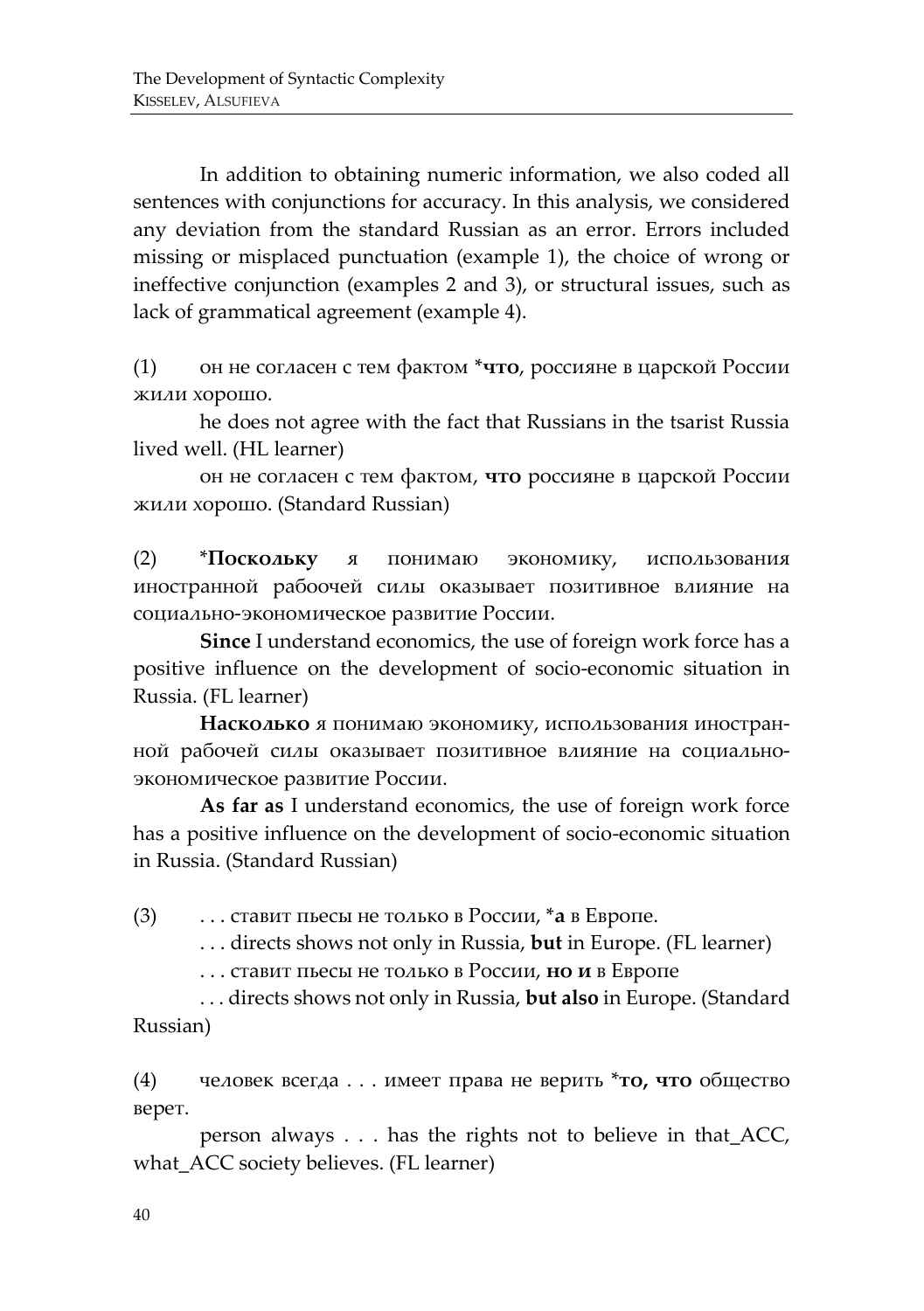человек всегда . . . имеет права не верить **тому, чему** общество верит.

person always . . . has the rights not to believe in that\_DAT, what\_DAT society believes. (Standard Russian)

If we consider the factor of accuracy, there does appear to be a small but discernable development in the HL group. In the Intermediate HL sub-corpus 17% of coordinated sentences contain errors involving coordination and use of conjunction but the percentage of errors goes down to 12.8% in the Advanced HL sub-corpus. However, for the FL writers the percentage of errors in the use of coordinating conjunctions stays stable: 8.9% at the Intermediate level and 8.8% at the Advanced (Figure 2). Most of these errors have to do with the choice between the two adversative conjunctions *а* and *но*, both of which can be translated into English as "but" and are notoriously difficult for American learners of Russian as FL (Dengub and Rojavin, 2010).





#### 4.7. Subordinating conjunctions

Subordinating conjunctions are far more numerous in our data. This fact is not surprising since learners at Advanced levels typically engage with higher-level material and tasks that require skills of argumentation, supported opinion, and exposition, which, in turn, require the use of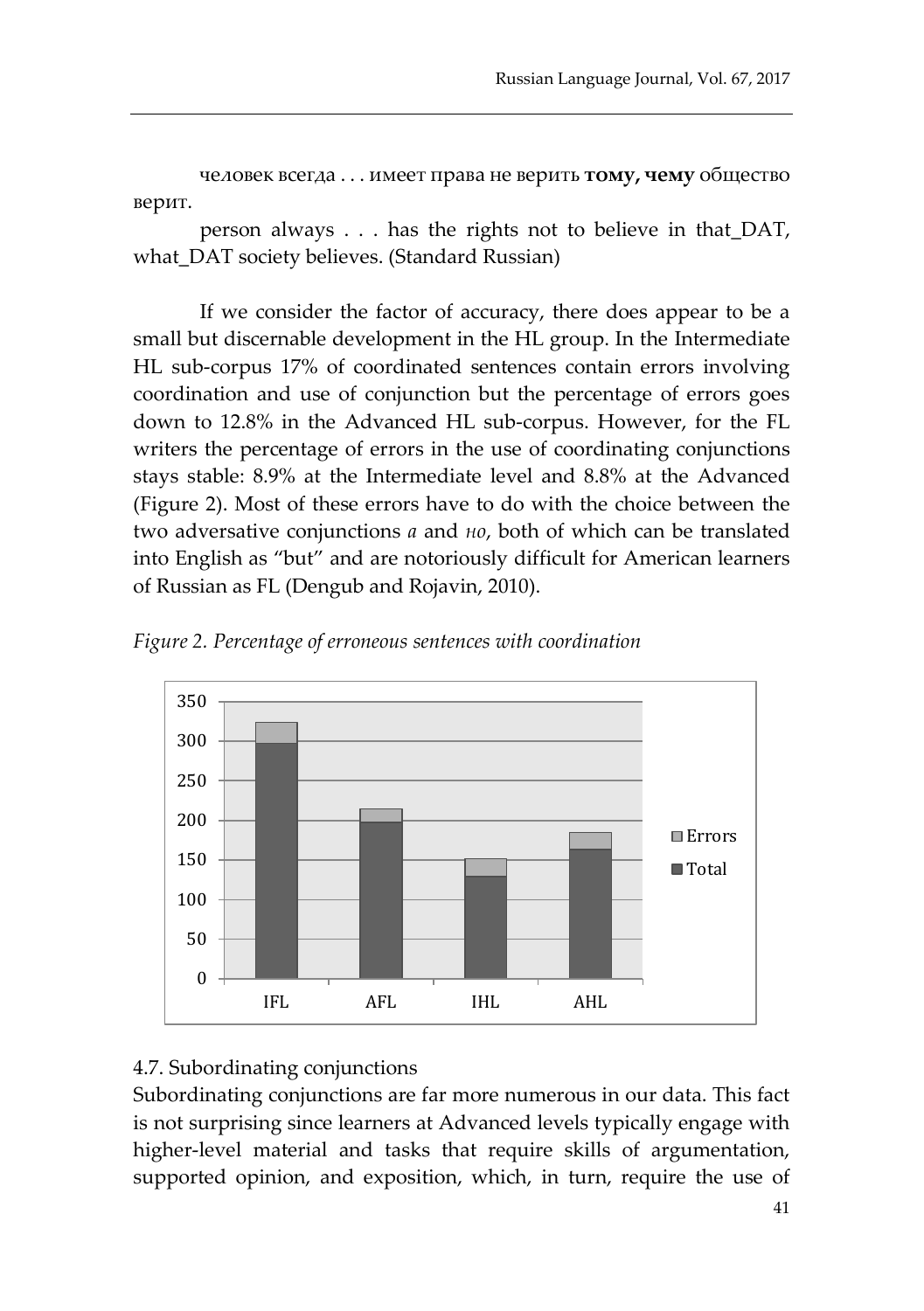structures that mark relations between complex ideas. The distribution of frequencies is presented in Table 3.

*Table 3. Frequencies of subordinating conjunctions across groups and levels prorated per 1,000 sentences*

| Subordinating conjunction                | Intermediate<br>FL | Intermediate<br>HL | Advanced<br>FL   | Advanced<br>HL   |
|------------------------------------------|--------------------|--------------------|------------------|------------------|
| umo "that"                               | 187.2              | 140.4              | 199.1            | 174.5            |
| почему "why"                             | 2.5                | 4.6                | 3.8              | 2.2              |
| зачем "why"                              | $\overline{0}$     | 0.4                | $\overline{0}$   | $\overline{0}$   |
| κακ "how, as"                            | 32.2               | 40.4               | 31.4             | 61.3             |
| $\lambda u$ "if"                         | 6.7                | 10.2               | 8.8              | 5                |
| κmo "who"                                | 17.1               | 8.1                | 11.5             | 5.6              |
| который "which"                          | 118.6              | 83.6               | 112.1            | 97.5             |
| после того как<br>"after the fact"       | 3.9                | 1.8                | 1.6              | $\overline{0}$   |
| до того как "before, up<br>to the point" | 1.1                | 0.4                | 4                | $\overline{2}$   |
| с тех пор как "since"                    | 1.1                | 0.4                | 0.5              | 0.3              |
| перед тем как<br>"before the fact"       | 2.5                | 0.4                | 0.8              | 1.1              |
| как только "as soon as"                  | 0.3                | $\overline{0}$     | 0.8              | $\overline{0}$   |
| κοιδα "when"                             | 38.9               | 36.5               | 53               | 21.3             |
| пока "while"                             | $\overline{2}$     | 0.4                | 3.3              | 1.7              |
| прежде чем "before that"                 | 1.7                | 0.4                | 0.8              | 0.6              |
| если "if"                                | 37.2               | 27.7               | 35               | 26.6             |
| если бы "if, whether"                    | 6.4                | 3.5                | 4.6              | $\overline{2}$   |
| потому что "because"                     | 35.3               | 23.9               | 26.8             | 25.8             |
| mak kak "because"                        | 1.4                | 8.8                | 5.5              | 14.7             |
| из-за того что "because<br>of"           | 3.6                | 0.7                | 1.4              | 3.4              |
| в связи с тем что<br>"on the account"    | 0.6                | 0.4                | $\boldsymbol{0}$ | 0.6              |
| в виду того что<br>"for the reason"      | 1.4                | $\mathbf{0}$       | $\boldsymbol{0}$ | $\boldsymbol{0}$ |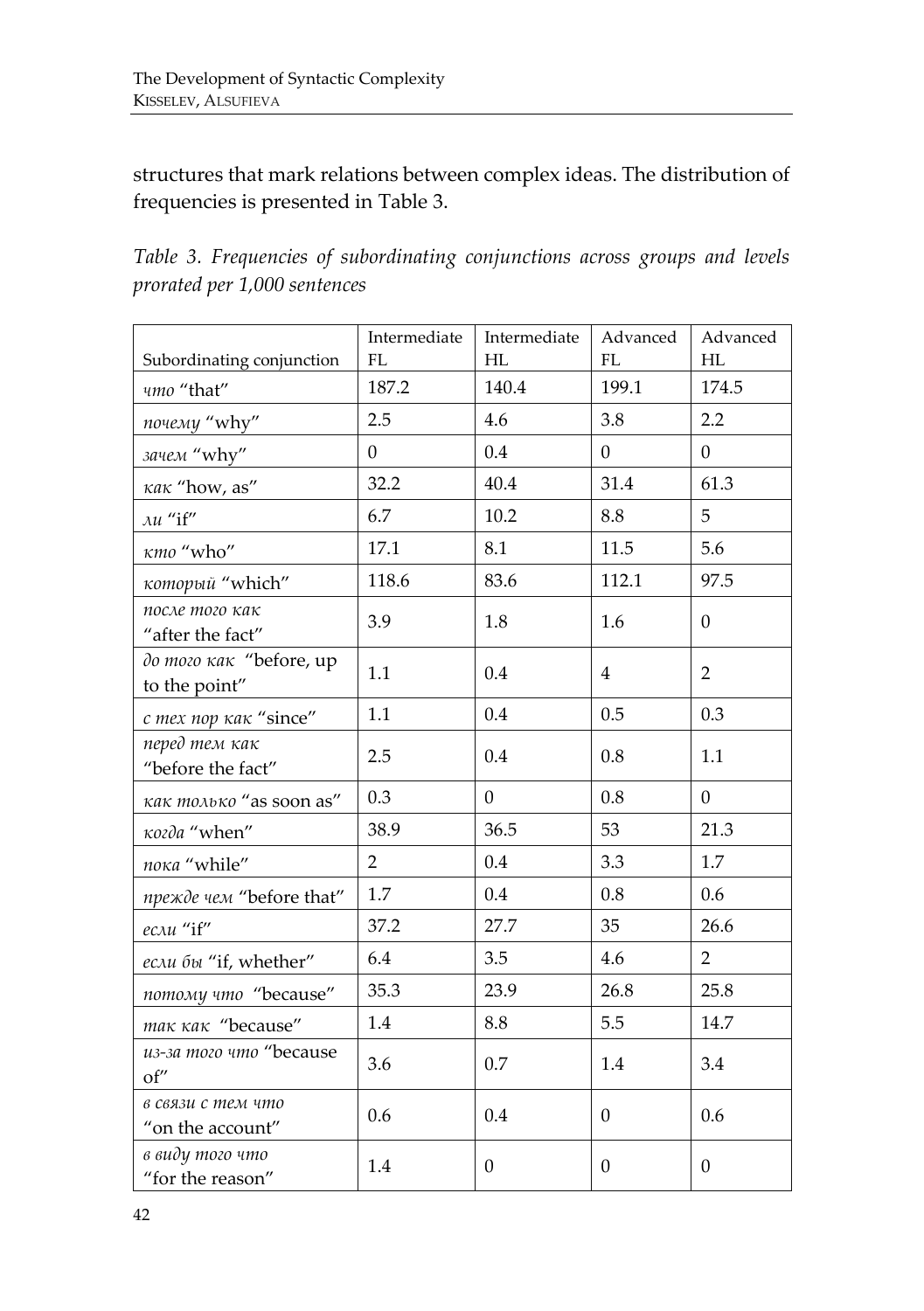| поскольку "since"                      | 2.5   | $\Omega$ | 6        | 2.8  |
|----------------------------------------|-------|----------|----------|------|
| <sub>βe</sub> λ "because, after all"   | 0.8   | 0.4      | 1.4      | 5.9  |
| поэтому "therefore"                    | 18.5  | 4.9      | 17.5     | 7.3  |
| mak umo "so that"                      | 3.1   | 0.7      | 1.4      | 1.7  |
| mozda "then"                           | 7.6   | 2.5      | 3.8      | 4.5  |
| чтобы "in order to"                    | 62.7  | 33       | 56.3     | 30.8 |
| несмотря на то что<br>"despite"        | 1.1   | 1.8      | 2.7      | 2.8  |
| хотя "although"                        | 14.3  | 1.4      | 23.2     | 10.9 |
| назависимо от того что<br>"regardless" | 0.3   | $\Omega$ | $\Omega$ | 0    |
| чем "than"                             | 11.8  | 8.1      | 12.9     | 9    |
| чем тем "than that"                    | 0.3   | 0.7      | 0.8      | 2    |
| κακ δydmo "as if"                      | 1.1   | $\Omega$ | 1.4      | 1.1  |
| Total                                  | 625.8 | 446.5    | 632.2    | 525  |

The subordinating conjunctions found in the corpora represent various functional types and reflect various semantic relations between clauses in complex sentences: explanatory, causative, conditional, etc. The subordinating conjunctions were grouped into the following categories:

(1) explanatory conjunctions and interrogative words in conjunctive function: *что* (cf. that), *кто* (cf. who), почему (cf. why), *зачем* (cf. why, to what purpose), *как* (cf. how, that), ли (cf. if);

(2) attributive conjunctions: *который* (cf. which, that);

(3) temporal conjunctions: *когда* (cf. when), *после того как* (cf. after), *до того как* (cf. before, up to the point), *с тех пор как* (cf. since), *перед тем как* (cf. while), *пока* (cf. while), etc.;

(4) conditional conjunctions: *если,* если бы (cf. if);

(5) causal conjunctions: *потому что* (cf. because), *так как* (cf.), *поскольку*  (cf. since), *из-за того- , в связи с тем- , в виду того* - (cf. since, because of), ведь (cf. after all);

(6) conjunctions of result: *поэтому* (cf. therefore), *так что* (cf. so, thus), *тогда* (cf. hence);

(7) conjunctions of purpose: *чтобы* (cf. in order to);

(8) comparative conjunctions: *чем* (cf. than), *чем* . . . *тем* (cf. that . . . than),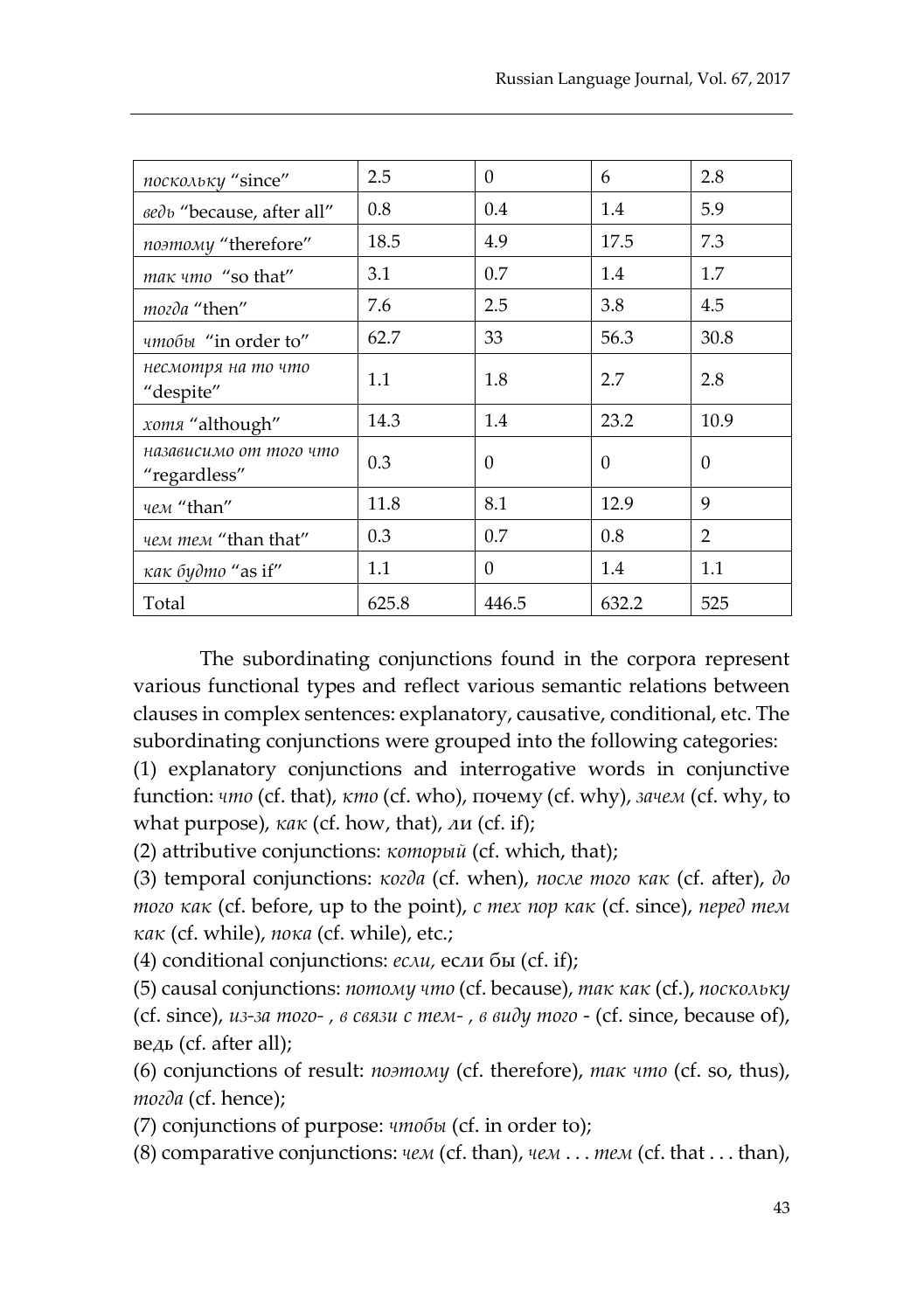### *как будто* (cf. as if); and

(9) concessive conjunctions: *хотя* (cf. although), *несмотря на то что* (cf. despite the fact that), *независимо от того что* (cf. regardless).

If we consider the most frequent conjunctions in this class, the conjunction *что* (what/that), other interrogative word conjunctions *кто* (who/which), *как* (how/as), *если* (if), and *который* (which), we see a distributional pattern somewhat different from that observed in coordinating conjunctions. The use of *что* (what/that) is on the rise for both groups, with other conjunctions exhibiting relatively static behavior (Table 4, Figure 3).

*Table 4. Frequencies of explanatory and attributive conjunctions prorated per 1,000 sentences*

|                 | ЧTO   | other WH- | который | если |
|-----------------|-------|-----------|---------|------|
| Intermediate FL | 226.7 | 91.8      | 118.6   | 37.2 |
| Advanced FL     | 247.2 | 89        | 112.1   | 35   |
| Intermediate HL | 177.6 | 80.3      | 83.6    | 27.7 |
| Advanced HL     | 212.9 | 971       | 97 5    | 26.6 |

*Figure 3. Explanatory and attributive conjunctions by group and level* 



More importantly, the accuracy in the use of explanatory conjunctions is improving for both groups of learners (Figure 4). The most dramatic improvement is observed in the HL groups: at Intermediate level, the HL learners consistently omit punctuation to mark the subordinated clause with *что*, resulting in a 30% error rate in these types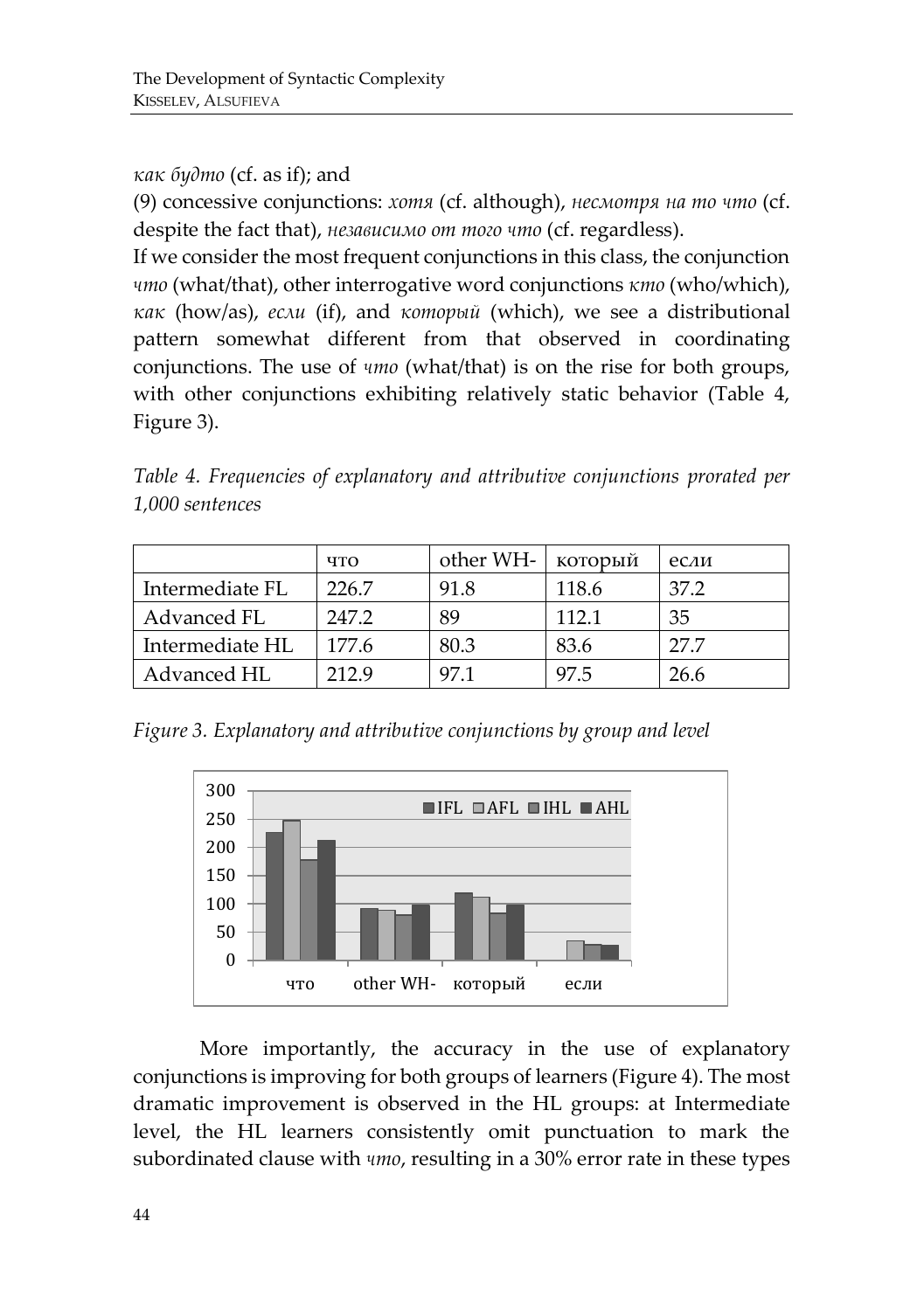of sentences. At the Advanced level, this rate goes down to 12%. Unlike the HL learners, the FL learners in our study make fewer errors in *что*coordination (5.5% at the Intermediate level and 3.4% at the Advanced); however, most errors in the FL sub-corpora are structural, signaling the fact that even at the Advanced level, FL learners have difficulties with morpho-syntax. The case of the conjunctive word *который* illustrates the same tendency: the HL learners exhibit difficulties with proper punctuation, whereas the FL learners make errors in agreement.





*Figure 5. Errors in the conjunctive word который*



In the temporal conjunctions group, only one conjunction, *пока*  "while," becomes slightly more popular with both groups of learners at Advanced level. The FL group appears to use more *когда* "when" at the Advanced level, while minimizing the use of other temporal conjunctions. It is possible that subordinating clauses with temporal conjunctions are being substituted with phrasal constructions of time (such as during + nominal phrase, e.g., *во время забастовки* "during the protest"); the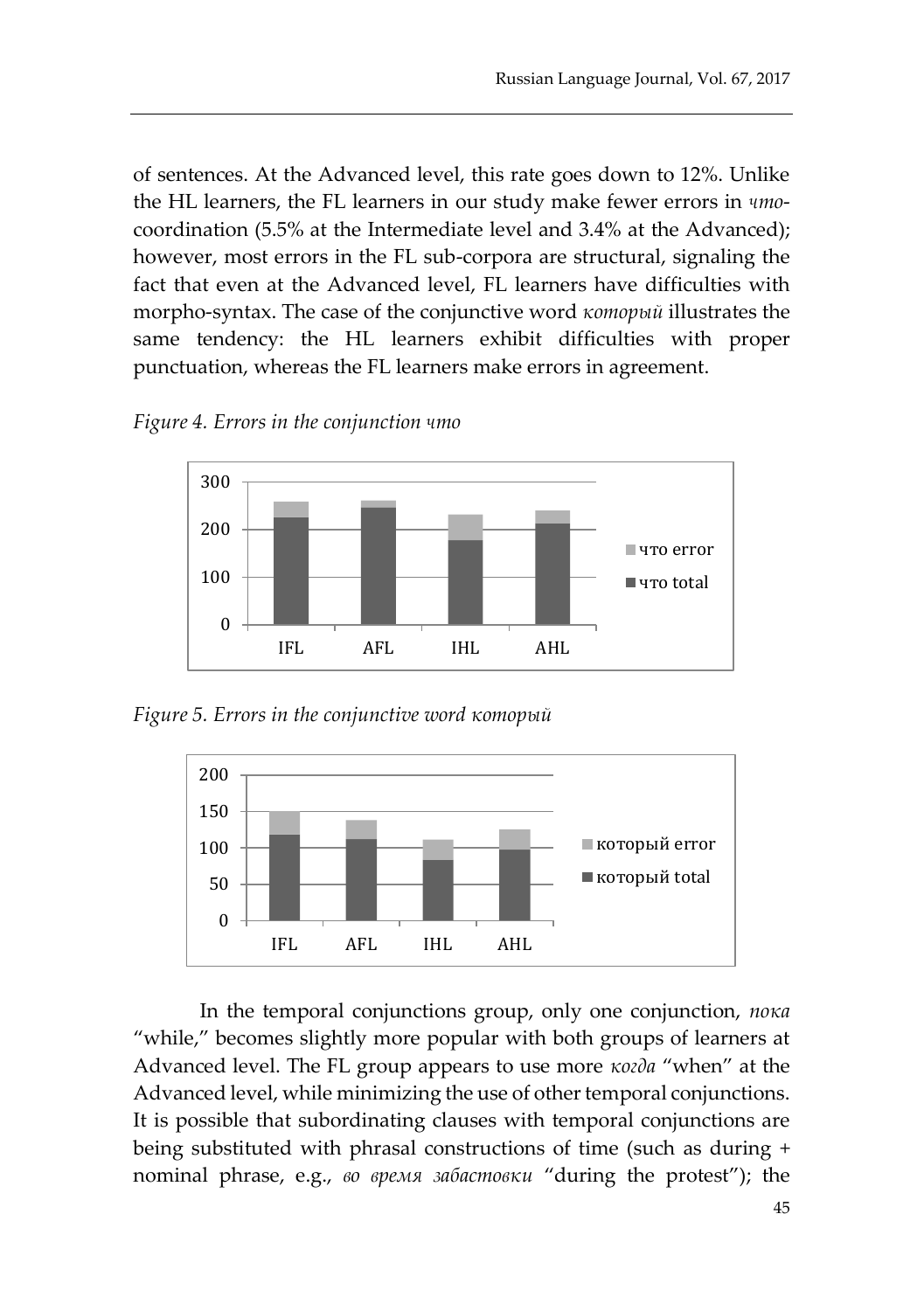transformation of the *когда* clause into a during + nominal phrase structure is structurally relatively easy and may be accessible to the learners. Additionally, both groups of learners make few errors in this category of subordination.

*Table 5. Frequencies of temporal conjunctions prorated per 1,000 sentences*

|                 | когда | пока | прежде<br>чем | temporal<br>conjunctions<br>with $\kappa a \kappa$ |
|-----------------|-------|------|---------------|----------------------------------------------------|
| Intermediate FL | 38.9  |      | 1.7           | 10.9                                               |
| Advanced FL     | 53    | 3.3  | 0.8           | 9.7                                                |
| Intermediate HL | 36.5  | 0.4  | 0.4           | b                                                  |
| Advanced HL     | 21.3  | 17   | 0.6           | 11                                                 |

*Figure 6. Temporal conjunctions by group and level* 



Conjunctions of cause, purpose, result, and concession also exhibit an uneven distribution. Interestingly, the use of this functional type increases in the writing of Advanced HL learners, but in our data they still use fewer conjunctions than the FL learners. As with other types of conjunctions, HL learners display improvement in their use of appropriate punctuation. The FL learners mostly produce errors with conjunctions that require structural manipulation with the constituents of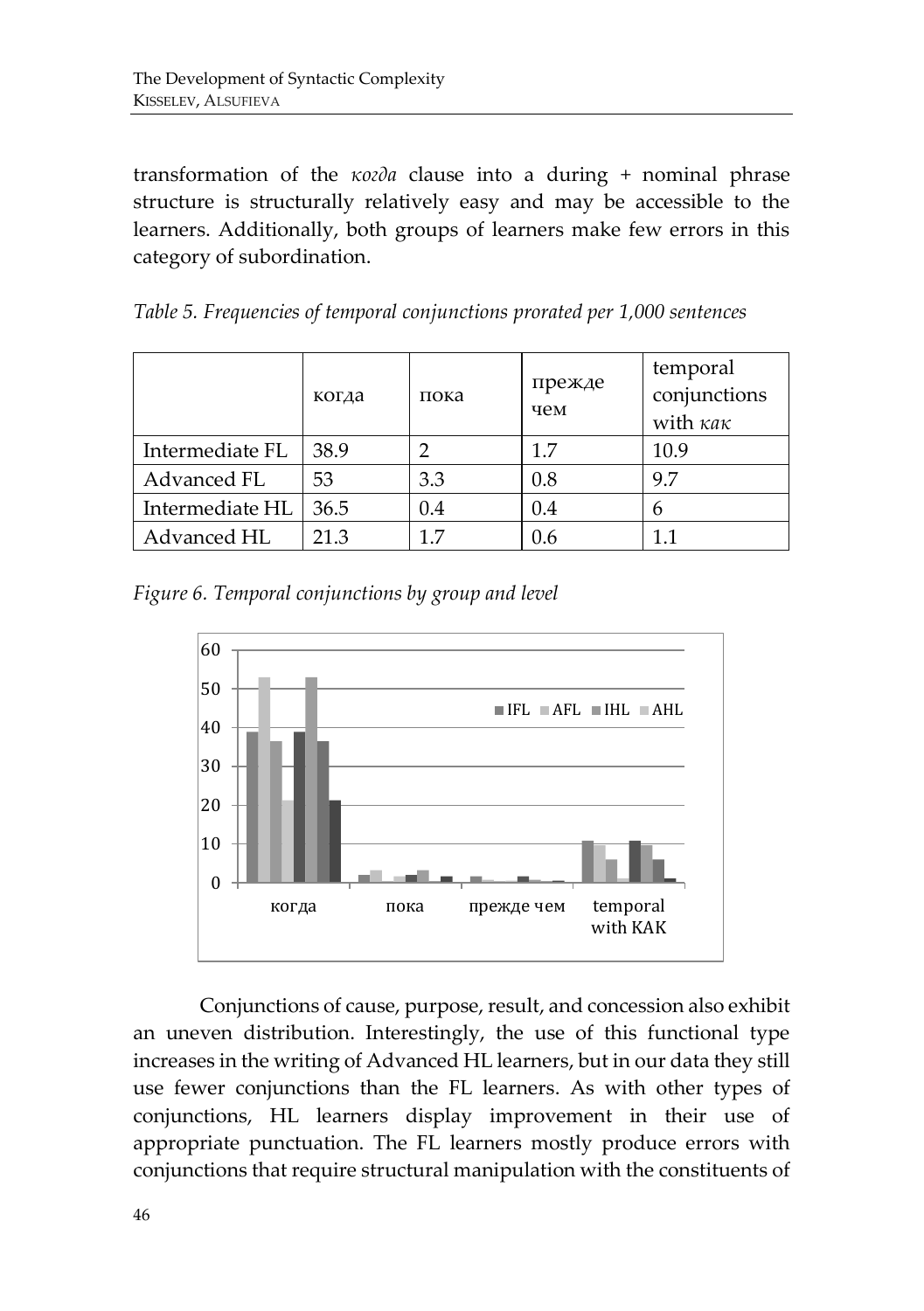the subordinated clause. In this functional group, the conjunction *чтобы*  "in order to" represents such a difficulty for the FL learners, since it requires modifying the verb of the clause to the past tense form. The percentage of these errors, however, is rather small (4% at Intermediate and 2% at Advanced level).





In sum, various functional groups of conjunctions and the conjunctions within the groups appear to exhibit uneven distributuion, with some discernable patterns of growth or decrease in numbers and some patterns in improvement of accuracy.

## **5. Discussion and conclusion**

As a reminder, the questions that guided our study of complex sentences with coordination and subordination were formulated broadly. Approaching the data, we asked: Is there an overall change in the amount, functional variety, and accuracy of complex sentences with conjunctions in the writing of the Advanced learners of Russian as compared to their performance at the Intermediate level? Is there a difference in the trajectory of writing development in regard to complex sentences with conjunctions between the heritage and non-heritage learners of Russian?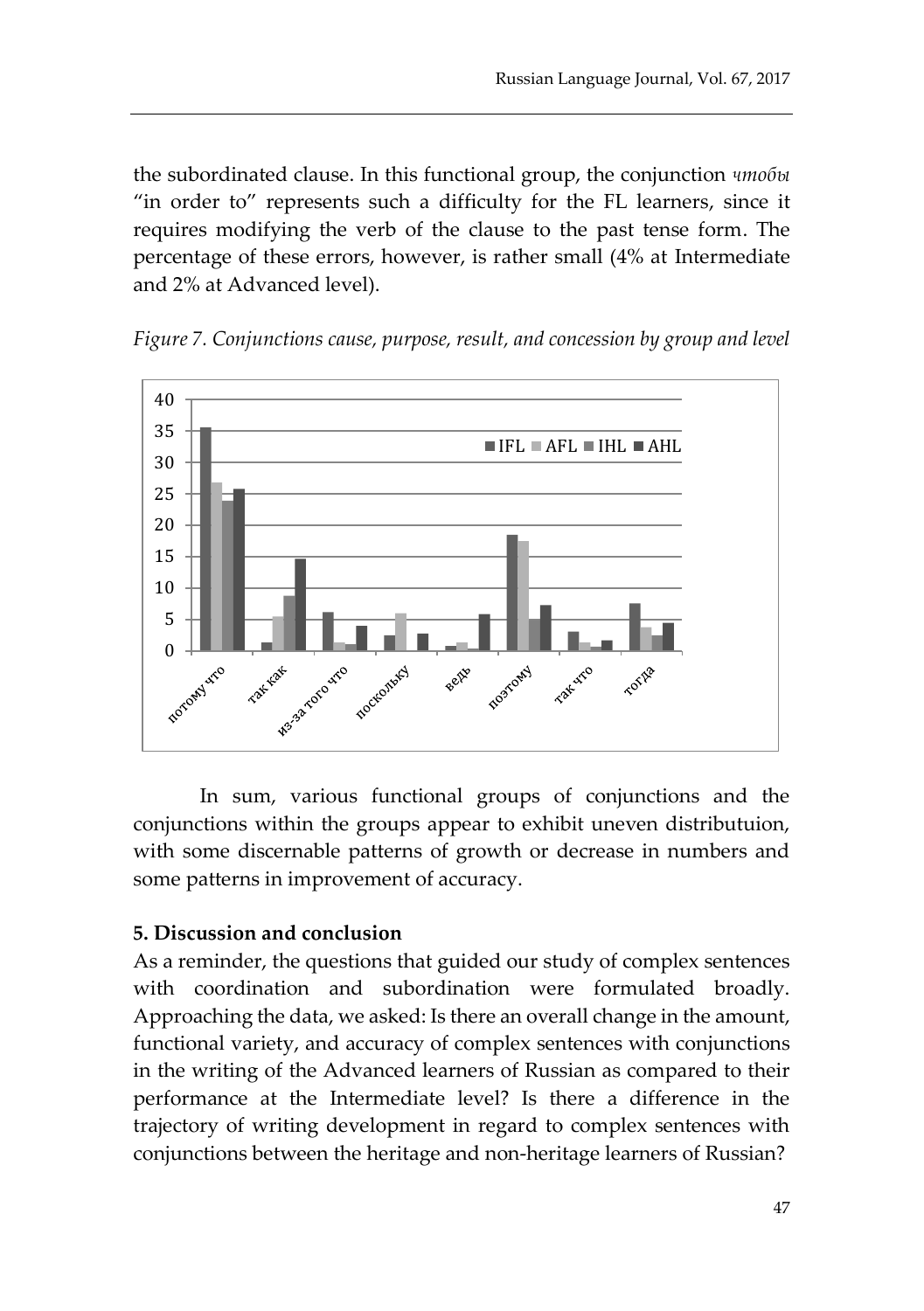The answers to these questions are not straightforward. On the one hand, we observe changes in the numbers of different types of conjunctions in the learner's writing at the two levels of proficiency, but the direction of these changes are different in the FL and the HL groups. The FL learners used fewer coordinated sentences at the Advanced level compared to their performance at the Intermediate level, conforming to our expectations that the more advanced writing or rather more advanced tasks rely more on subordination than coordination. At the same time, the use of complex sentences with coordinating conjunctions by the HL learners increased. This result does not indicate that the HL learners are moving in the opposite direction from the FL learners: we suggest that the developmental trajectories of the two groups of learners are actually converging. Due to different educational histories, FL and HL writers may be simply exhibiting different types of development: for the FL students, this development is more linear and largely shaped by curricular considerations. We can expect the FL learners to move along the curriculum with its tasks first depending more on coordination and then more on subordination. The case of HL learners is different. They usually come to our classes with well-developed oral skills and underdeveloped writing abilities. At the beginning of the course of formal instruction, the HL students have to develop the basics of the written genre and learn to overtly mark the development of thought in the text. Thus, we observe growth in all formal parameters of writing, including overt coordination and overt subordination as discussed below.

The usage of subordinating conjunctions increased for both the FL and HL groups as the learners moved from Intermediate to Advanced levels of proficiency. The increase in subordination was substantial only for the HL group, which utilized 446.5 different subordinating conjunctions per 1,000 sentences at Intermediate level and 525 of these structures at the Advanced level. The FL learners displayed only a minor increase in the use of subordination. Yet, the FL students used more subordinating conjunctions in their writing overall than did their HL peers (632 items in the FL Advanced sub-corpus vs. 525 in the HL Advanced sub-corpus). These observations suggest that subordination continues to play an important role in the creation of logical relationships between parts of a sentence in an Advanced level text and that learners continue to grow their ability to overtly mark logical relationships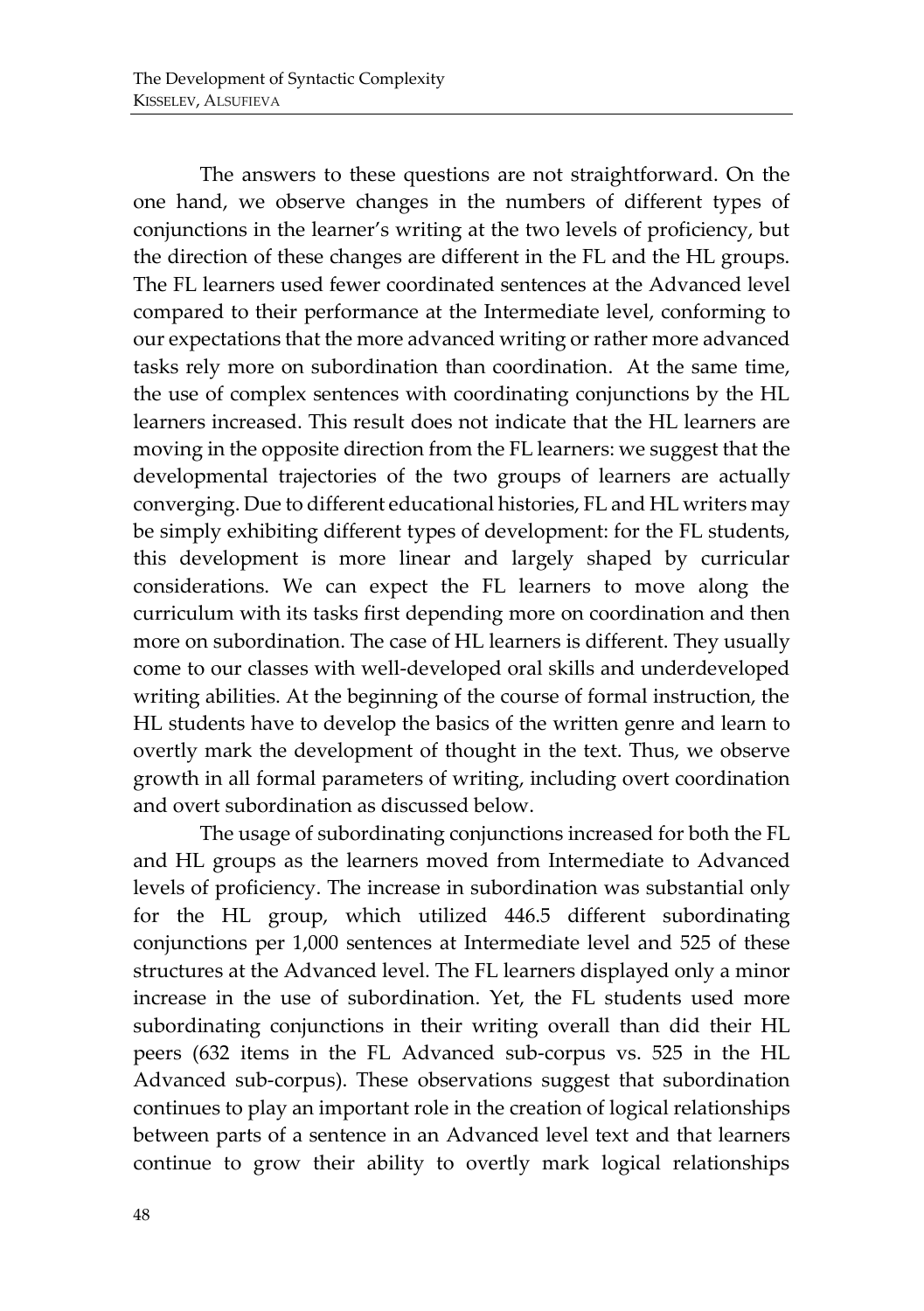between parts of a sentence in their writing.

The dimension of accuracy (i.e., accurate and appropriate use of subordinating structures) appears to play an important role in the development of writing. Accuracy improved for both groups of learners. The HL learners showed the most dramatic increase in the accuracy rates for almost all subordinating conjunctions. However, the overwhelming majority of errors that HL writers committed have to do with missing or misplaced punctuation marks; many teachers would agree that the error gravity of a missing comma (a mechanical error) is lighter compared to morpho-syntactic problems (structural errors) evident in the writing of the FL learners (example 5).

(5) . . . программы для молодых, \***в которм** можно изучать . . .

 . . . programs for youth in **which**\_PPEP\_masc one can study . . . (FL learner)

. . . программы для молодых, **в которых** можно изучать. . .

. . . programs for youth in **which**\_PPEP\_pl one can study . . . (Standard Russian)

To remind the reader, the learners who contributed to the corpus did not receive much formal instruction on the use of complex sentences while in the program. The only explicit feedback they may have received would have been provided in the form of teacher comments and correction on graded writing assignments. On the one hand, this find may suggest that certain mechanical errors (such as punctuation) may improve without targeted and systematic instruction; on the other hand, the FL learners stand to benefit from focus-on-form type of activities, which would target specific conjunctive structures that not only signal logical relations but also require morpho-syntactic modifications (such as the construction with conjunctive word *который* "which" or conjunctions *чтобы* "in order to" and *то, что* "a/the fact that"). Although errors are a necessary stepping-stone in the developmental process, FL learners even at the Advanced level will benefit from targeted instruction on the use of constructions with these conjunctions.

Based on our analysis, we conclude that complex sentences with coordination and subordination especially remain an important linguistic construct, which learners actively utilize at the Advanced level of writing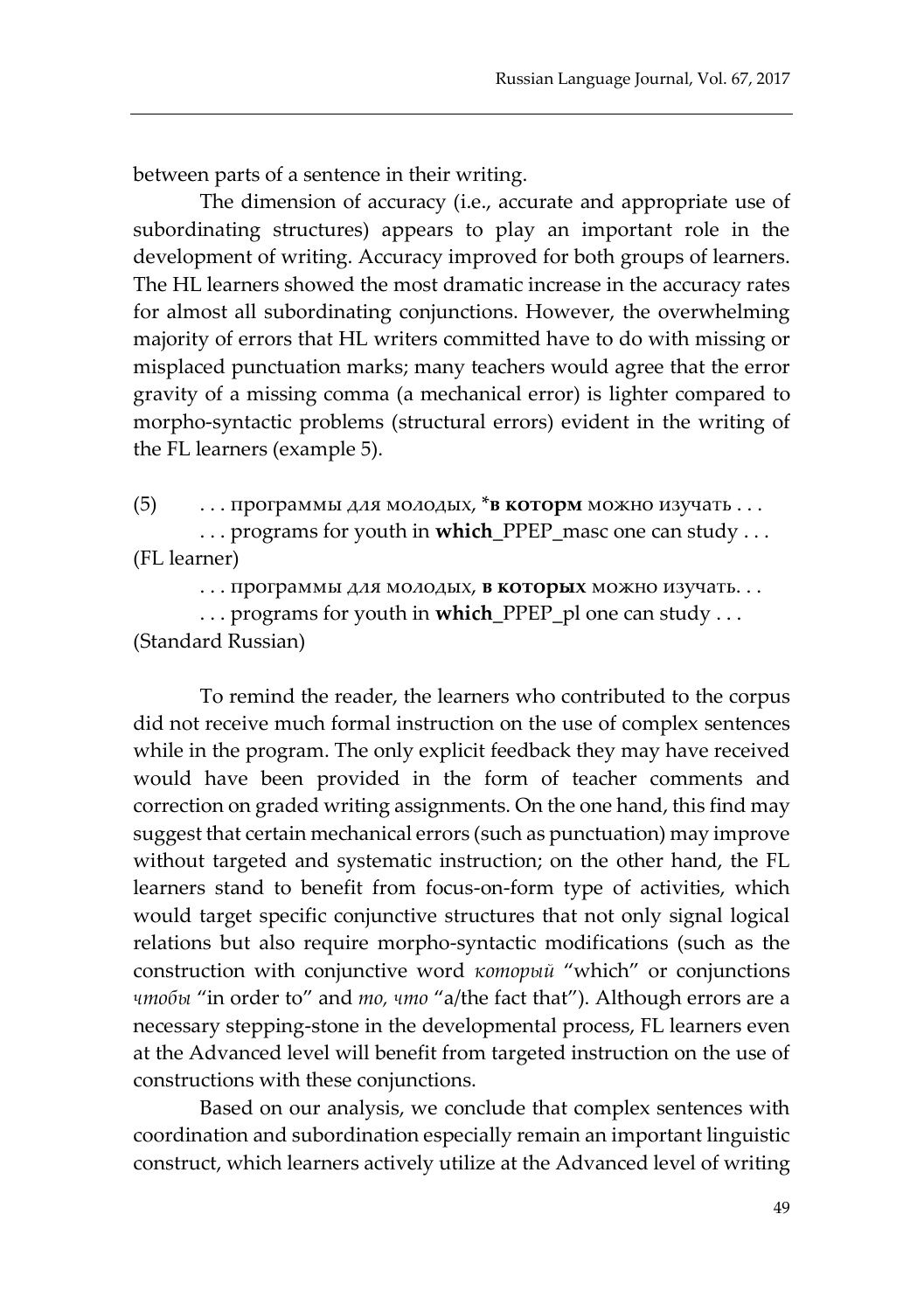proficiency. We believe that the number as well as the accuracy and appropriateness of use of coordination and subordination are important indices of proficiency development in the assessment of writing.

At the same time, we recognize the limitation of focusing only on conjunctions. To more fully capture the development in learners' writing ability we must investigate other indices of syntactic complexity as well, such as adverbial and participle clauses, introductory phrases, nominalization patterns, and other structures indicative of syntactic compression, which is believed to be a prominent force in high-level academic writing (Biber et al. 2011). To obtain a more detailed analysis of syntactic complexity, it is crucial to continue to explore the corpus.

Another important issue to consider in future research is the general approach to conjunctions as a grammatical class. The linguistic analysis and classification of conjunctions and their structural and functional characteristics remains a work in progress (Uryson 2017; Zavjalov 2015). Possibly, a more comprehensive, function-based theory on conjunctive devices could lead to a better understanding of potential pedagogical applications. Nonetheless, we find that exploration of a learner corpus provides an invaluable opportunity to conduct research on learner language: the study highlights the segments of the pedagogical grammar that have been operationalized by learners, those which are still emerging, and those requiring substantial curricular and instructional intervention. Even a study as exploratory in nature as the one presented in this paper greatly informed our pedagogical thinking and practice.

#### **References**

- Bardovi-Harlig, Kathleen. 1992. "A Second look at T-unit Analysis: Reconsidering the Sentence." *TESOL Quarterly* 26:390–95.
- Belz, Julia, and Nina Vyatkina. 2008. "The Pedagogical Mediation of a Developmental Learner Corpus for Classroom-Based Language Instruction." *Language Learning and Technology* 12 (3): 33–52.
- Biber, Douglas, Bethany Gray, and Kornwepa Poonpon. 2011. "Should We Use Characteristics of Conversation to Measure Grammatical Complexity in L2 Writing Development?" *TESOL Quarterly* 45 (1): 5–35.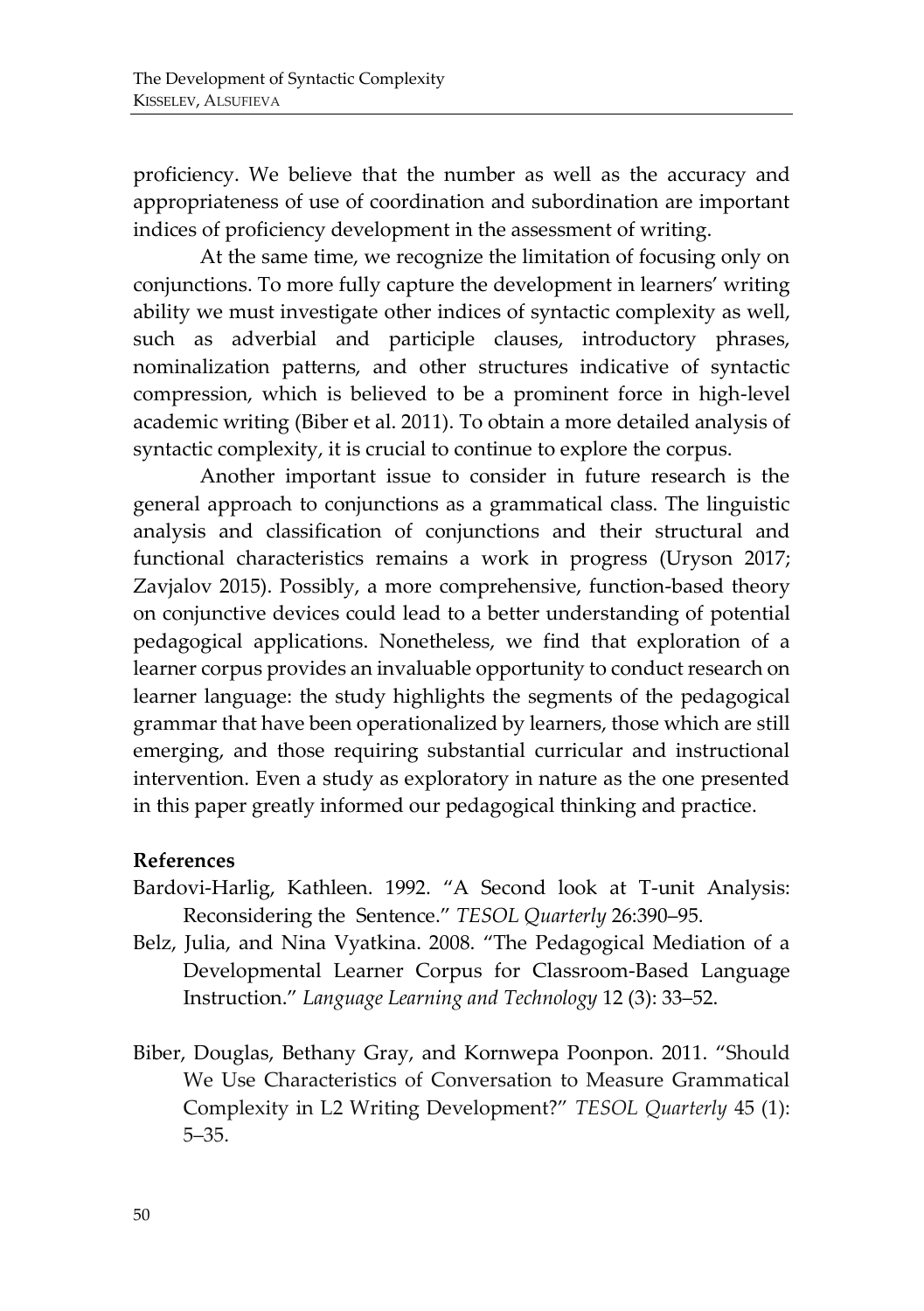- Coe, Richard. 2002. "The New Rhetoric of Genre: Writing Political Briefs." In *Genre in the Classroom: Multiple Perspectives*, edited by Ann M. Johns, 197–207. Mahwah, NJ: Lawrence Erlbaum.
- Dagneaux, Estelle, Sharon Denness, and Sylviane Granger. 1998. "Computer-Aided Error Analysis." *System* 26:163–74.
- Dengub, Evgeny, and Marina Rojavin. 2010. "The Conjunctions и, а, and но: A Comparison of Usage by Heritage and Traditional Students of Russian." *The Slavic and East European Journal* 54:147–64.
- Dengub, Evgeny. 2012. *Investigating Syntactic and Lexical Complexity, Accuracy, and Fluency in the Writing of Heritage Speakers of Russian.*  ProQuest LLC.
- Friedman, Debra, and Olga Kagan. 2008. "Academic Writing Proficiency of Russian Heritage Speakers: A Comparative Study." *Heritage Language Education: A New Field Emerging* 181–98.
- Granger, Sylviane. 1996. "From CA to CIA and Back: An Integrated Approach to Computerized Bilingual and Learner Corpora." In *Languages in Contrast. Lund Studies in English 88,* edited by K. Aijmer, B. Altenberg, and M. Johansson, 37–51. Lund, Sweden: Lund University Press.
- Granger, Sylviane. 1999. "Use of Tenses by Advanced EFL Learners: Evidence from an Error Tagged Computer Corpus." In *Out of Corpora. Studies in Honour of Stig Johansson*, edited by H. Hasselgard and S. Oksefjell, 191–202. Amsterdam: Rodopi.
- Granger, Sylviane. 2003. "The International Corpus of Learner English: A New Resource for Foreign Language Learning and Teaching and Second Language Acquisition Research." *TESOL Quarterly* 37:538–46.
- Gries, Stefan Th., and Stefanie Wulff. 2013. "The Genitive Alternation in Chinese and German ESL Learners: Towards a Multifactorial Notion of Context in Learner Corpus Research." *International Journal of Corpus Linguistics* 18 (3): 327–56.
- Halliday, Michael A. K. 1985. "Dimensions of Discourse Analysis: Grammar." *Handbook of Discourse Analysis* 2:29–56.
- Hyland, Ken. 2007. "Genre Pedagogy: Language, Literacy and L2 Writing Instruction." *Journal of Second Language Writing* 16 (3): 148–64.
- Leaver, Betty, and Boris Shekhtman. 2002. *Developing Professional-Level Language Proficiency*. Cambridge: Cambridge University Press.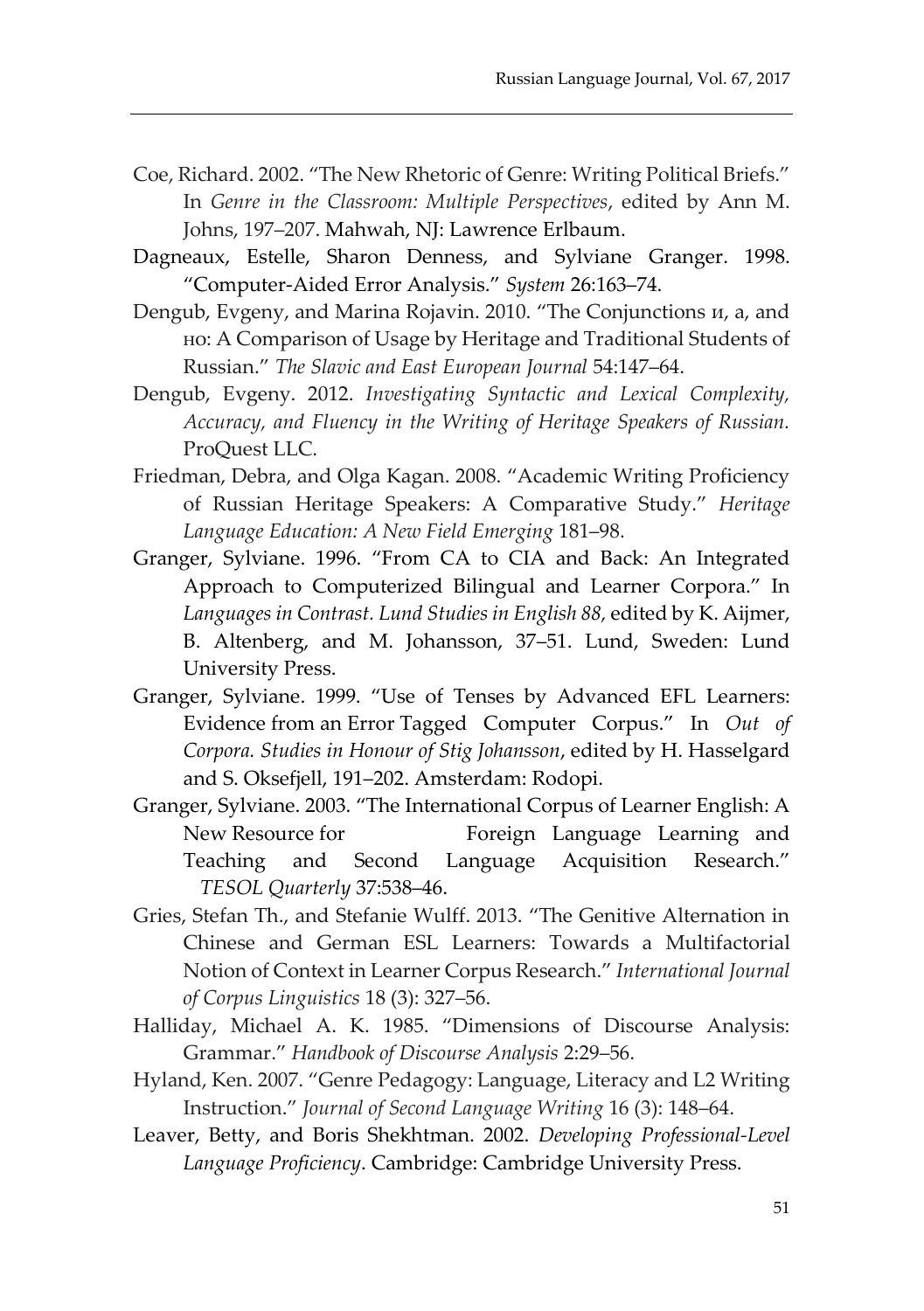- Leńko-Szymańska, A. (2008). "Non-native or Non-expert? The Use of Connectors in Native and Foreign Language Learners' Texts." *Acquisition et interaction en langue étrangère*, 27: 91-108.
- Lu, Xiaofei. 2011. "A Corpus-Based Evaluation of Syntactic Complexity Measures as Indices of College-Level ESL Writers' Language Development." *TESOL Quarterly* 45 (1): 35–62.
- ———. 2012. "The Relationship of Lexical Richness to the Quality of ESL Learners' Oral Narratives." *The Modern Language Journal* 96 (2): 190– 208.
- Lu, Xiaofei, and Haiyang Ai. 2015. "Syntactic Complexity in College-Level English Writing: Differences Among Writers with Diverse L1 Backgrounds." *Journal of Second Language Writing* 29:16–27.
- Nesselhauf, Nadja. 2005. *Collocations in a Learner Corpus*. John Benjamins.
- Norris, John M., and Lourdes Ortega. 2009. "Towards an Organic Approach to Investigating CAF in Instructed SLA: The Case of Complexity." *Applied Linguistics* 30 (4): 555–78.
- O'Donnell, Mathew B., Ute Römer, and Nick C. Ellis. 2013. "The Development of Formulaic Language in First and Second Language Writing: Investigating Effects of Frequency, Association, and Native Norm." *International Journal of Corpus Linguistics* 18 (1): 83–108.
- Ortega, Lourdes. 2003. "Syntactic Complexity Measures and Their Relationship to L2 Proficiency: A Research Synthesis of College-Level L2 Writing." *Applied Linguistics* 24:492–518.
- Osborne, John. 2011. "Fluency, Complexity and Informativeness in Native and Non-native Speech." *International Journal of Corpus Linguistics* 16 (2): 276–98.
- Scott, M. (2014). Research using WordSmith tools.
- Vyatkina, Nina. 2012. "The Development of Second Language Writing Complexity in Groups and Individuals: A Longitudinal Learner Corpus Study." *The Modern Language Journal* 96 (4): 576–598.
- Yang, Weiwei, Xiaofei Lu, and Sara Cushing Weigle. 2015. "Different Topics, Different Discourse: Relationships among Writing Topic, Measures of Syntactic Complexity, and Judgments of Writing Quality." *Journal of Second Language Writing* 28:53–67.
- Wolfe-Quintero, Kate, Shunji Inagaki, and Kim Hae-Young. 1998. *Second Language Development in Writing: Measures of Fluency, Accuracy, & Complexity*. Honolulu: University of Hawaii Press.